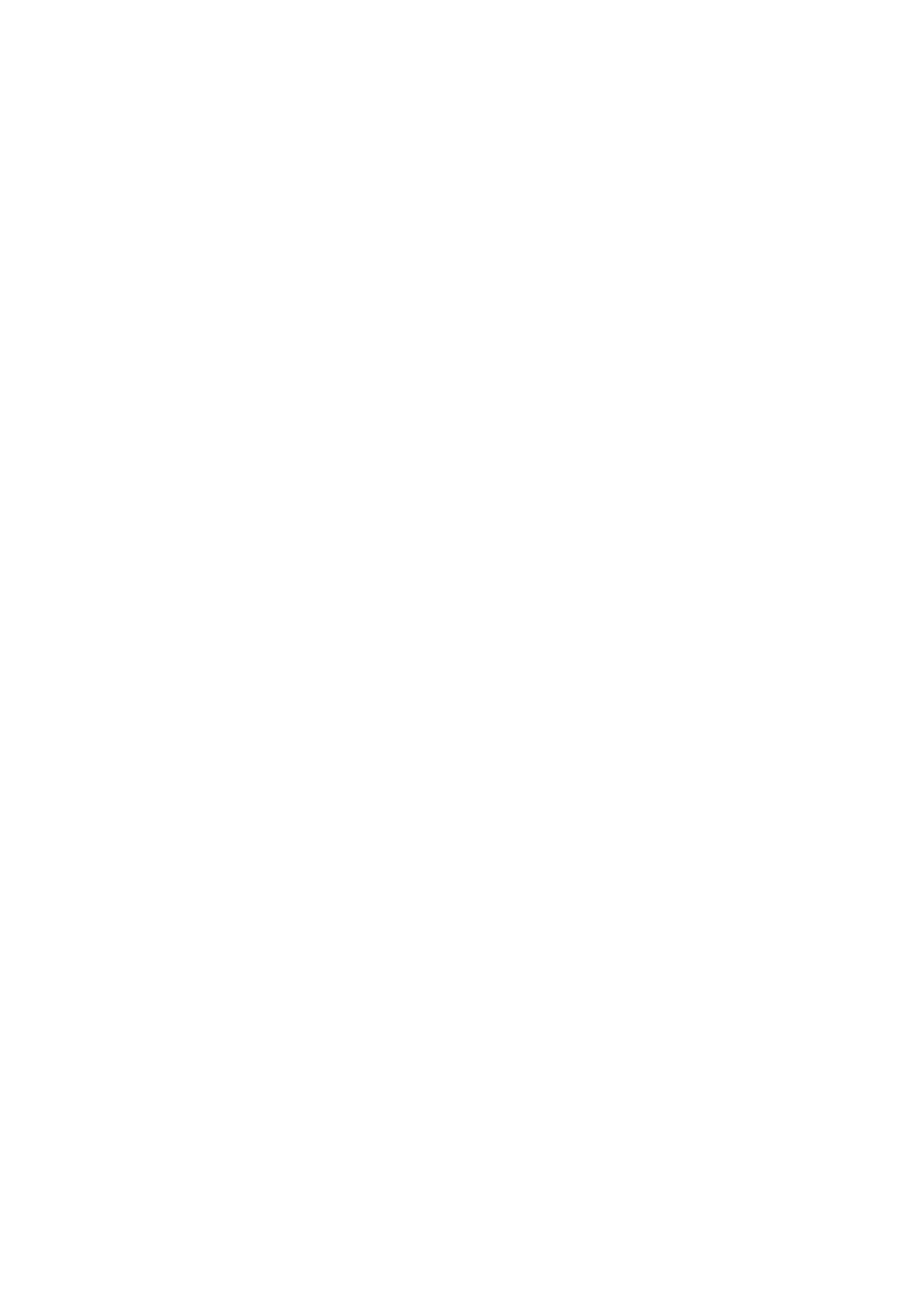# **In the case of Mubilanzila Mayeka and Kaniki Mitunga v. Belgium,**

The European Court of Human Rights (First Section), sitting as a Chambercomposed of:

ChristosRozakis, *President*, LoukisLoucaides, AnatolyKovler, KhanlarHajiyev, DeanSpielmann, Sverre ErikJebens, *judges*, PaulMartens,ad hoc *judge*,

and SørenNielsen, *Section Registrar*,

Having deliberated in private on 21 September 2006,

Delivers the following judgment, which was adopted on the lastmentioned date:

# PROCEDURE

1. The case originated in an application (no. 13178/03) against the Kingdom of Belgium lodged with the Court under Article 34 of the Convention for the Protection of Human Rights and Fundamental Freedoms ("the Convention") by two Congolese nationals, Ms Pulcherie Mubilanzila Mayeka and Miss Tabitha Kaniki Mitunga ("the applicants"), on 16 April 2003.

2. The applicants were represented by Mr D. Vanheule, a member of the Ghent Bar. The Belgian Government ("the Government") were represented by their Agent, Mr C. Debrulle, Director of the Federal Office of Justice.

3. The applicants alleged, in particular, that the second applicant"s detention and deportation had violated Articles 3, 8 and 13 of the Convention.

4. The application was allocated to the First Section of the Court (Rule 52 § 1 of the Rules of Court). Within that Section, the Chamber that would consider the case (Article 27 § 1 of the Convention) was constituted as provided in Rule 26 § 1. Françoise Tulkens, the judge elected in respect of Belgium, withdrew from sitting in the case (Rule 28). The Government accordingly appointed PaulMartens to sit as an *ad hoc* judge (Article 27 §2 of the Convention and Rule 29 § 1).

5. The applicants and the Government each filed further observations (Rule 59 § 1). The parties replied in writing to each other"s observations.

6. A hearing on admissibility and the merits took place in public in the HumanRightsBuilding, Strasbourg, on 26 January 2006 (Rule 59 § 3).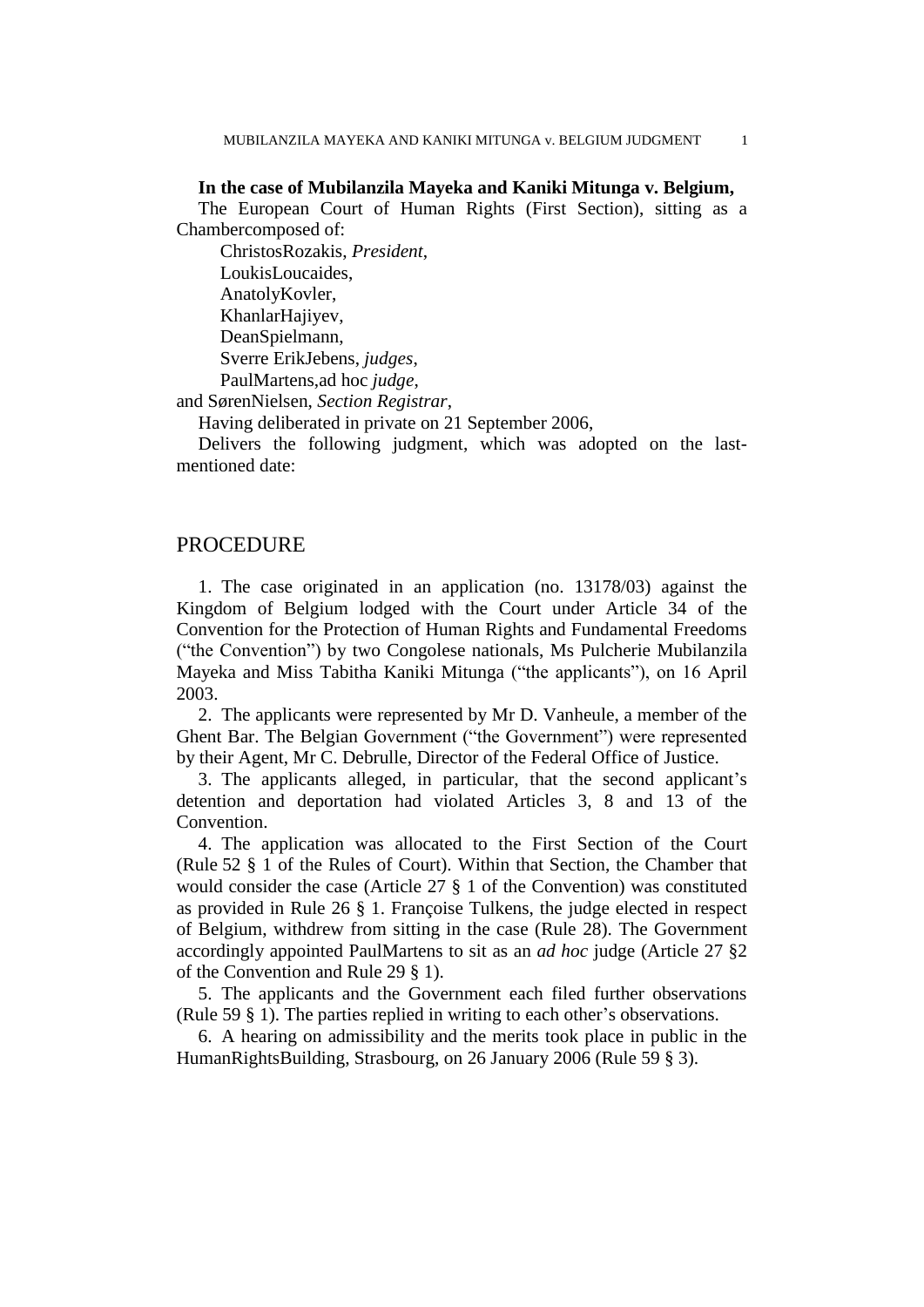There appeared before the Court:

| (a) for the Government   |  |                                                            |           |
|--------------------------|--|------------------------------------------------------------|-----------|
|                          |  | Mr C. DEBRULLE,                                            | Agent,    |
|                          |  | Mr P. GÉRARD,                                              | Counsel,  |
|                          |  | Ms C. GALLANT, Attaché, Human Rights Office,               |           |
|                          |  | Legislation and Fundamental Rights and                     |           |
|                          |  | Freedoms Department, Federal Government                    |           |
|                          |  | Department of Justice,                                     |           |
|                          |  | Ms L. PEETERS, Director, Aliens Office Inspectorate,       |           |
|                          |  | Federal Government Department of the Interior,             |           |
|                          |  | Ms R. GOETHALS, Director, National Airport Transit Centre, |           |
|                          |  | Ms N. BRACKE, Attaché, Departmental Head,                  |           |
|                          |  | Border Inspection Department, Aliens Office,               | Advisers: |
| $(h)$ for the applicants |  |                                                            |           |

(b) *for the applicants*

Mr D. VANHEULE, *Counsel*.

The Court heard addresses by them.

7. By a decision of 26 January 2006, the Court declared the application admissible.

# THE FACTS

# I. THE CIRCUMSTANCES OF THE CASE

8. The first applicant was born in 1970 and the second applicant in 1997. They live in Montreal (Canada).

9. The applicants are a mother ("the first applicant") and her daughter ("the second applicant"). They explained that the first applicant had arrived in Canada on 25 September 2000, where she was granted refugee status on 23 July 2001 and obtained indefinite leave to remain on 11March 2003.

10. After being granted refugee status, the first applicant asked her brother, K., a Dutch national living in the Netherlands, to collect the second applicant, then five years old, from the Democratic Republic of Congo ("the DRC"), where she was living with her grandmother, and to look after her until she was able to join her.

11. At 7.51 p.m. on 17 August 2002 K. arrived at BrusselsNationalAirport with the second applicant. He did not have the necessary travel and immigration papers for his niece or documents to show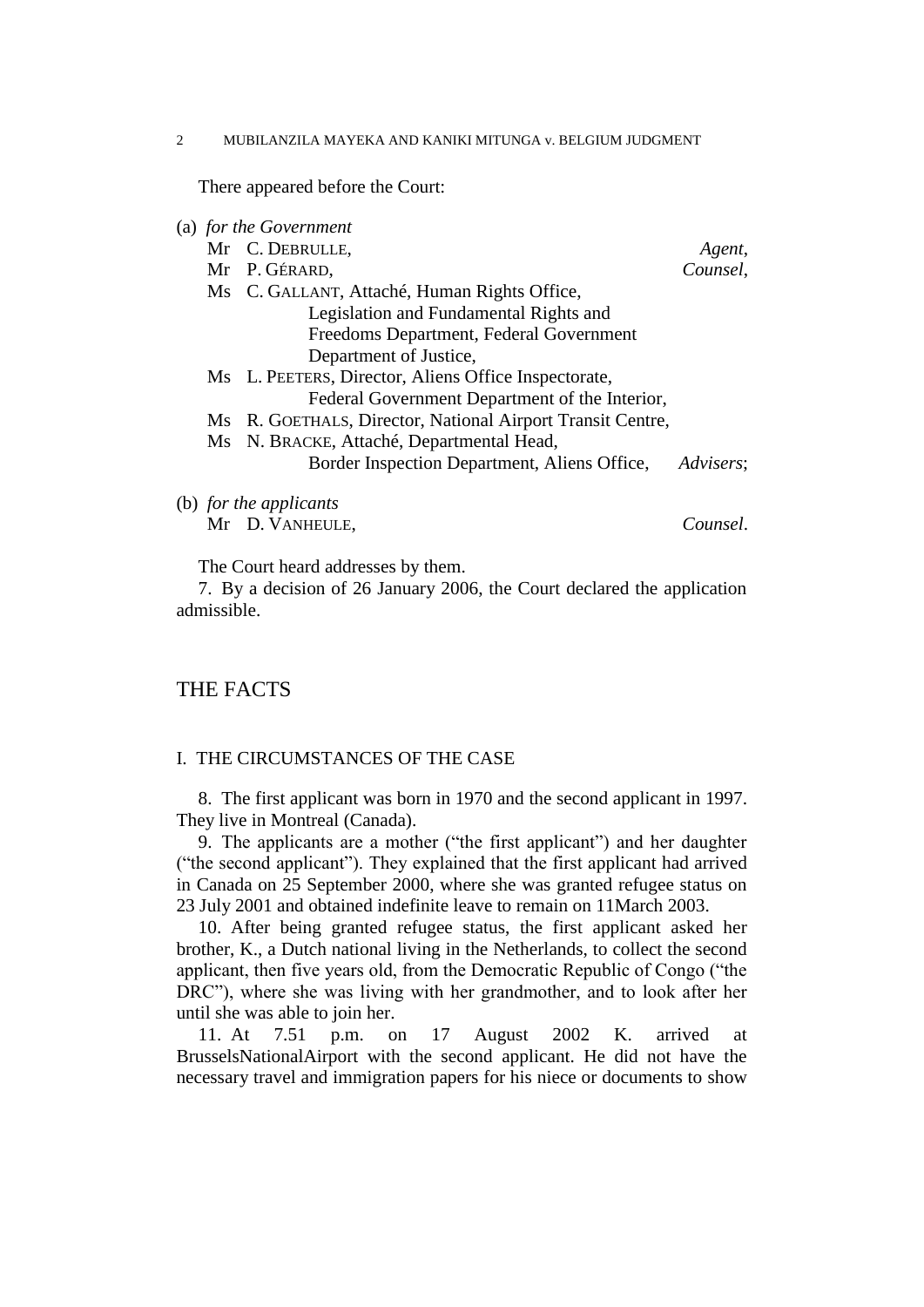that he had parental authority and so he tried, unsuccessfully, to persuade the immigration authorities that the second applicant was his daughter.

He explained to the Belgian authorities that he had been on a trip to Kinshasa to visit his father"s grave and that the first applicant had asked him to bring the second applicant to Europe in order to join her in Canada.The child had been living with a grandmother who was now too old to look after her and the first applicant"s attempts to bring her to Canada lawfully had failed.

12. On the night of 17 to 18 August 2002 the federal police telephoned the first applicant to inform her of the situation and to give her a telephone number where she could ring her daughter. The first applicant explained that she had made an application to the Canadian authorities on behalf of her daughter.

13. On 18 August 2002 the second applicant was refused leave to enter Belgium and directions were made for her removal on the ground that she did not have the documents required by the Aliens (Entry, Residence, Settlement and Expulsion) Act of 15 December 1980.

On the same day directions were issued for her to be held in a designated place at the border in accordance with section 74/5 of that Act.

Pursuant to that decision the second applicant was detained in Transit Centre no. 127. Her uncle returned to the Netherlands.

On the same day a lawyer was appointed by the Belgian authorities to assist the applicant and he applied for her to be granted refugee status.

14. On 19 August 2002 the Belgian authorities contacted the immigration department at the Canadian embassy in The Hague to request information on the first applicant"s immigration status in Canada. The immigration department informed them that the first applicant had applied for asylum and indefinite leave to remain in Canada. However, the application for asylum made no mention of the second applicant and so did not extend to her.

In the interim, the first applicant lodged an application in Canada for a visa for her daughter.

15. On 20 August 2002 a lawyer, Mr Ma., informed the authorities that he had been instructed to replace the lawyer initially assigned to the second applicant and that he was taking steps to secure leave for the first applicant to bring her daughter to Canada.

16. On 22 August 2002 the Aliens Office enquired informally of the Dutch authorities whether they would be willing to take over the second applicant's request for asylum under the Dublin Convention, but they refused.

It also asked K. to furnish the addresses of the members of the family in Kinshasa.

17. In a letter to Transit Centre no. 127 dated 23 August 2002, the lawyer thanked the staff at the centre for the friendly welcome they had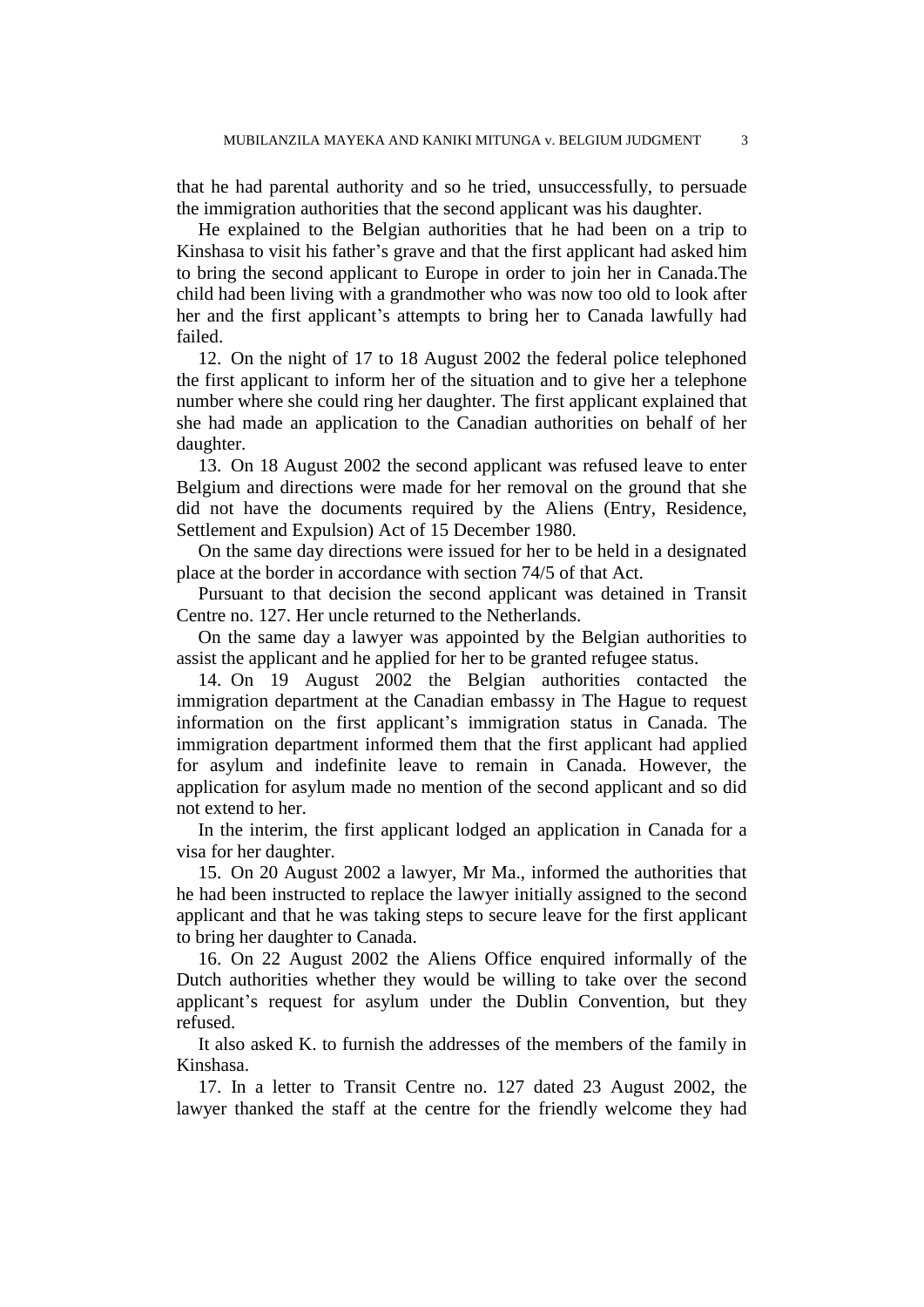given to the second applicant and the care with which they had attended to her needs.

18. On 26 August 2002 the immigration office at the Canadian embassy in the Netherlands informed the Aliens Office by e-mail of the first applicant"s former address in Kinshasa and her parents"address there.

19. On 27 August 2002 the second applicant's request for asylum was declared inadmissible by the Aliens Office, which refused her leave to enter and gave directions for her removal. The decision stated that she had a right of appeal against the refusal to the Commissioner-General for Refugees and Stateless Persons under the expedited procedure and could apply within thirty days to the *Conseil d'Etat*for an order setting aside the removal directions.

The second applicant lodged an appeal under the expedited procedure with the Commissioner-General for Refugees and Stateless Persons.

20. On 4 September 2002, in reply to an enquiry from the Aliens Office, the Belgian embassy in the DRC advised that the addresses of the members of the applicant"s family in Kinshasa it had obtained on the basis of information provided by the first applicant were incorrect. The applicants denied that K. had given false addresses.

21. In an e-mail of 23 September 2002, the immigration office at the Canadian embassy in the Netherlands informed the Aliens Office that the first applicant had not yet been granted refugee status in Canada.

22. On 25 September 2002 at the hearing of the appeal under the expedited procedure, the Commissioner-General for Refugees and Stateless Persons upheld the refusal of leave to enter after finding that the second applicant"s sole aim had been to join her mother in Canada and clearly could not form a basis for an application for refugee status. He drew the Minister of the Interior's attention to the fact that, as a minor, the second applicant was entitled to join her family by virtue of Article 10 of the Convention on the Rights of the Child dated 20November 1989.

23. On 26 September 2002 Mr Ma. sent a letter to the Aliens Office advising it that the first applicant had obtained refugee status in Canada and had applied to the Canadian authorities for a visa for her daughter. He asked the Aliens Office to place the second applicant in the care of foster parents on humanitarian grounds in view of her age and position until such time as the Canadian authorities had granted her leave to enter. He added that Ms M., an 18-year-old Belgian national, would make a suitable foster parent. He explained that although the child was being well treated, she was very isolated at the centre and at risk of psychological damage as a result of being detained with adult foreign nationalswhom she did not know.

The Aid to Young People in the French Community Department, from whom Mr Ma. had sought assistance, supported the proposal.

No reply was received to the request. From information in the case file it would appear that the Aliens Office dismissed the idea on the grounds that it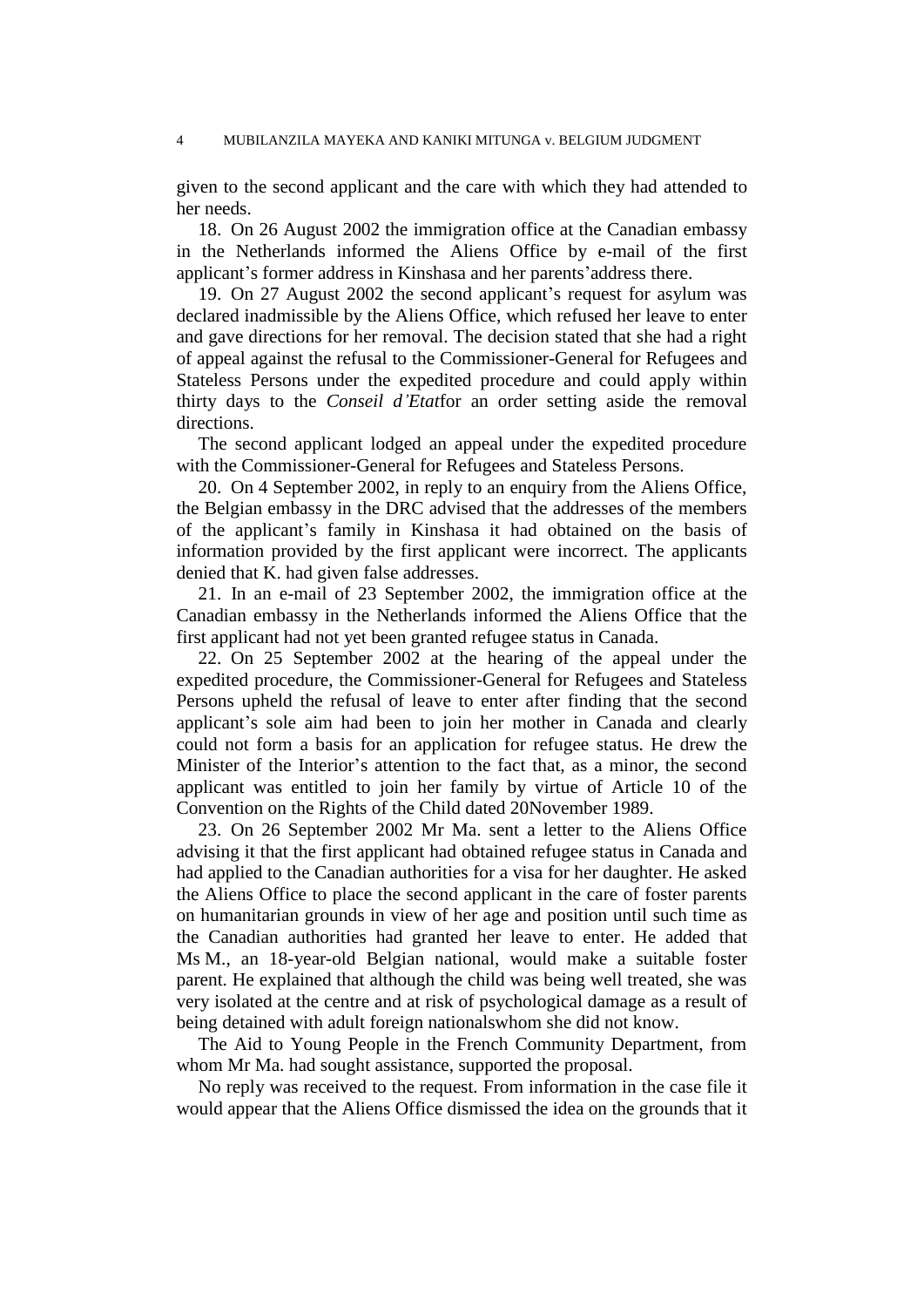would place the second applicant at risk, as a warrant had been issued in 1998 for the arrest of Ms M."s father on suspicion of sexual offences against minors and he lived in the same town as Ms M., albeit at a different address. The Aliens Office also considered that there was a very real danger that the child would be taken away by her uncle.

24. In October 2002 the Aliens Office contacted the Office of the United Nations High Commissioner for Refugees (UNHCR), the Red Cross and the Belgianembassy in Kinshasa.

With the embassy's help it was able, on the basis of K.'s statements, to identify and subsequently locate a member of the second applicant's family, namely her maternal uncle, B. (a student living on a university campus with five other people in what the embassydescribed as suitable accommodationand who, according to the applicants, was the sole member of the family still living in the DRC). An official from the Belgian embassy in Kinshasa went to B."s home and explained the situation to him, but B. told him that he did not have the means to look after the child.

25. On 9 October 2002 the second applicant"s lawyer lodged an application for her release with the *chambre du conseil* of the Brussels Court of First Instance under section 74/5, paragraph 1, of the Law of 15 December 1980. In the application, he sought an order setting aside the removal directions of 27 August 2002 and an order for the second applicant"s release and placement with Ms M. acting as a foster parent or, failing that, with an institute for young children.

In the interim, he also contacted the UNHCR, which made enquiries of the family in Kinshasafrom which it emerged that no one was prepared to look after the child.

26. On 10 October 2002 the Belgian authorities booked a seat on a flight on 17 October 2002 with the same airline as the second applicant had flown with on the outward journey (they cited its obligation under section 74/4 of the Law of 15 December 1980 to transport at its own cost anyone not in possession of the requisite travel papers or who had been removed on lawful grounds to the country from which he had come or any other country prepared to accept him). The UNHCR, Aid to Young People in the French Community Department and the Belgian embassy in Kinshasa were informed.

27. On 11 October 2002 Brussels Crown Counsel informed the Aliens Office of the second applicant"s application and requested the case file, which the Aliens Office supplied on 14 October 2002.

28. According to the Government, B. was informed on 12 October 2002 that his niece would be arriving at 5.45 p.m. on 17 October.

29. In a letter of 15 October 2002, the Aliens Office advised Crown Counsel of its views on the application for the second applicant's release:

"... the enquiries have enabled the person concerned's family to be located in Kinshasa. In view of the positive results of the enquiries as a whole, a flight has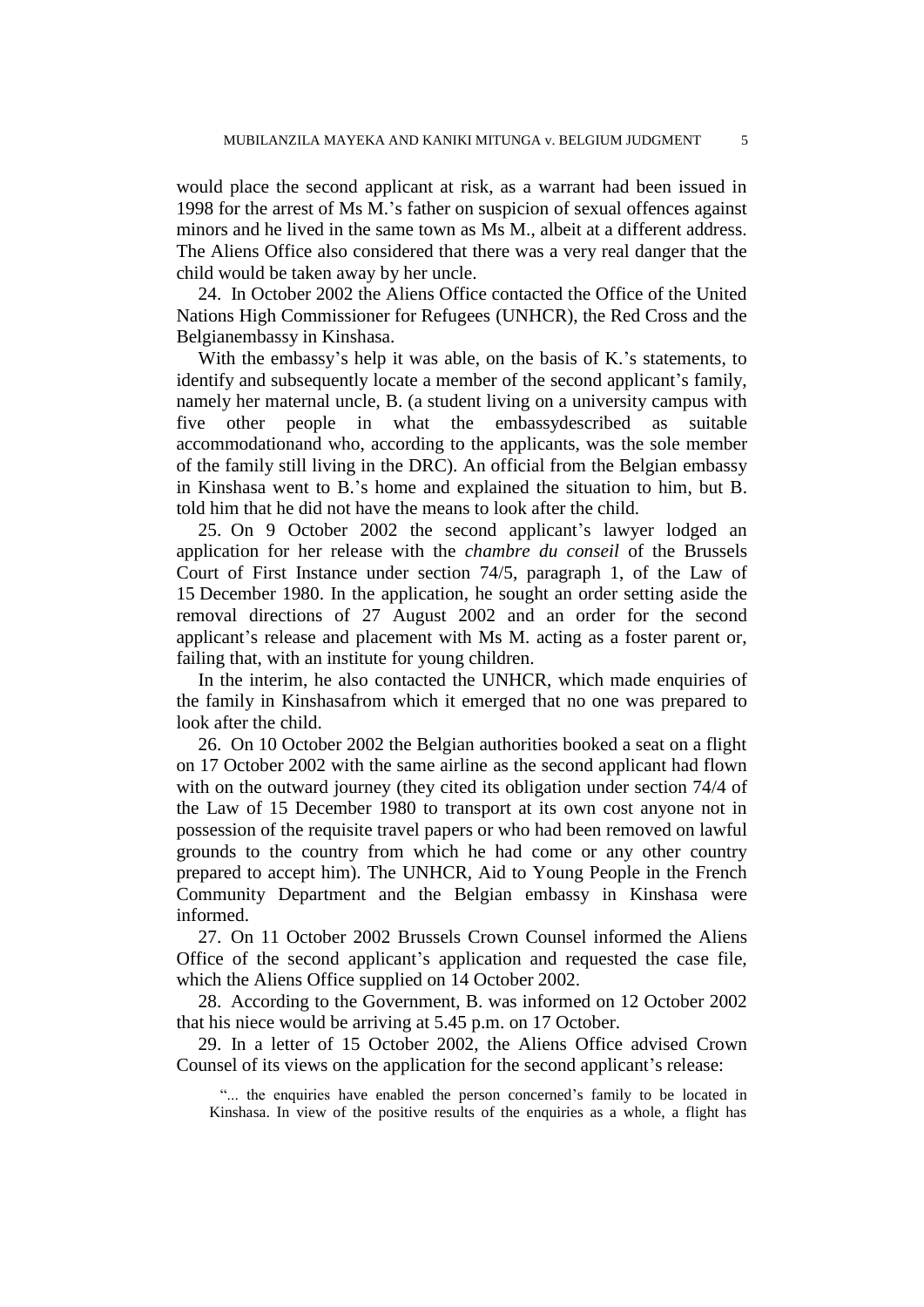already been arranged for Thursday 17 October 2002. The child will be met at Kinshasa by her family. A representative from our embassy will also be present. Lastly, we would note that the sole responsibility for the length of the applicant's detention lies with her uncle, who has been uncooperative and has studiously avoided giving the Aliens Office the family"s address. Accordingly, in the child"s own interest, she should remain in detention until Thursday 17 October 2002, when she can be returned to her own family in Kinshasa."

On the same day, after receiving confirmation from the Aliens Office that the child was to be removed, the Belgian embassy official in Kinshasa informed B. in the following letter,which was sent by recorded delivery:

"Dear Sir,

I wish to confirm the message which the embassy has received from the Department in Brussels, namely, the return of your niece Mubilanzila Tabitha to Kinshasa (N"Djili) arriving on theHewa Boraflightat 5.45 p.m. on Thursday 17 October 2002.

Yours faithfully,

..."

30. On 16 October 2002 the *chambre du conseil* of the Brussels Court of First Instance held that the second applicant's detention was incompatible with Article 3 §§1 and 2 of the Convention on the Rights of the Child and ordered her immediate release. Noting that it had no jurisdiction to authorise her placement in a foster home or an institution, it held that the application was well-founded in part. Its decision was served on the director of Transit Centre no. 127 that same day.

Crown Counsel, who had the right to appeal against that decision within twenty-four hours, informed the director of the Centre by fax the same day that he was reserving his decision whether or not to appeal.

On the same day the UNHCR"s representative in Brussels sent a fax to the Aliens Office requesting permission for the second applicant to remain in Belgium while her application for a Canadian visa was being processed. It drew the Office"s attention to the fact that there did not appear to be an adult in Kinshasa who was able and willing to look after the second applicant, since, according to the information in its possession, B. was still a student. It added that the first applicant had had refugee status in Canada since 23 July 2001, that the second applicant's father had disappeared in August 2000 and that her twin sister had been taken to Congo-Brazzaville four months earlier.

31. On 17 October 2002 the second applicant was deported to the DRC. She was accompanied by a social worker from Transit Centre no. 127 who placed her in the care of the police at the airport. On board the aircraft she was looked after by an air hostess who had been specifically assigned to accompany her by the chief executive of the airline. The second applicant travelled with three Congolese adults who were also being deported.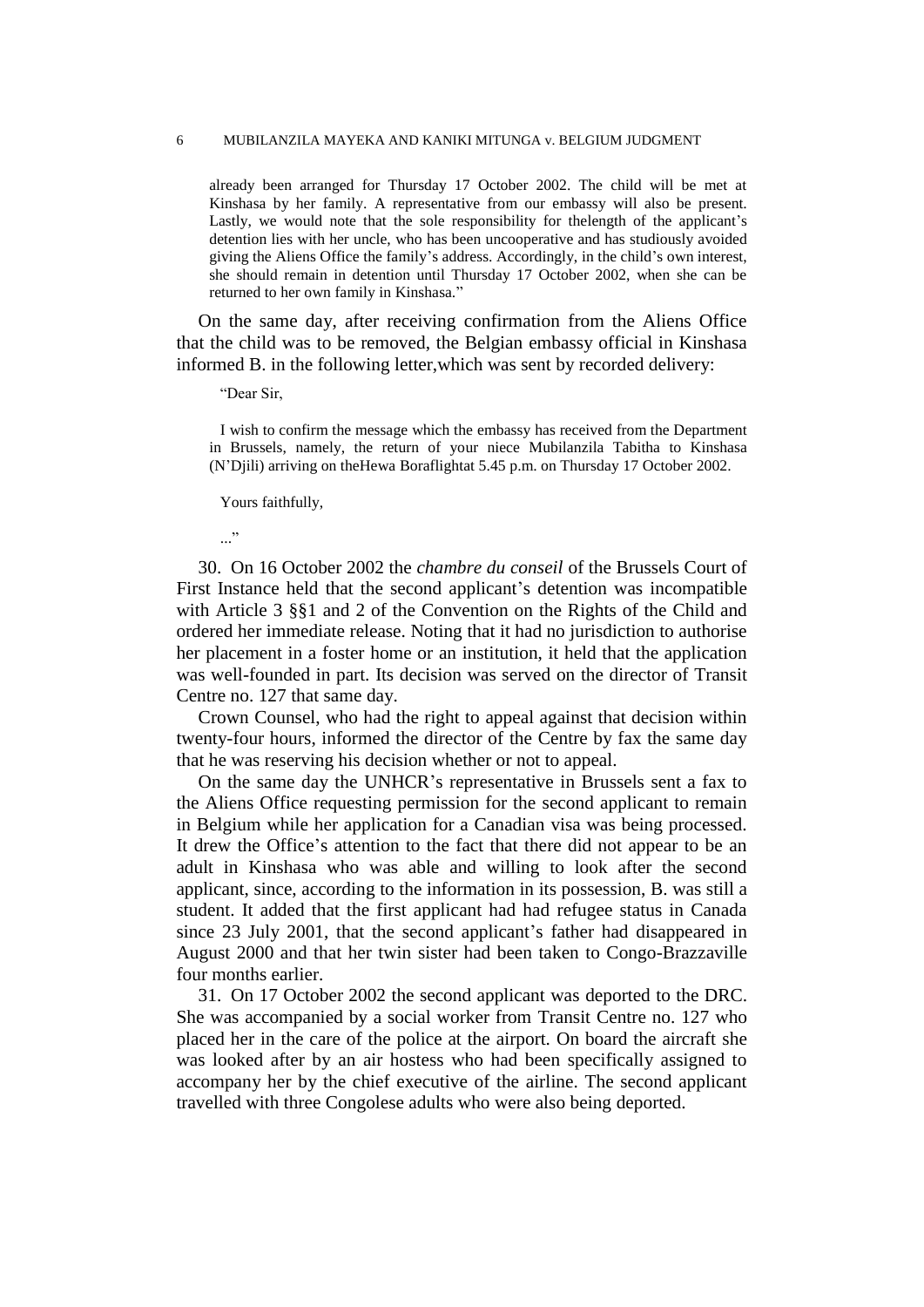There were no members of her family waiting for her when she arrived. The Government explained that after considerable efforts the embassy official had obtained B."s agreement to come to the airport to meet his niece. However, he had reneged on his promise at the last minute.

32. The parties have not formally established whether or not a member of the Belgian embassy was at the airport, as stated in the Alien Office"s letter of 15 October 2002. The second applicant stayed at the airport until 5.23 p.m. before eventually being collected by Ms T., a secretary at the National Information Agency of the DRC, who offered her accommodation.

On the same day the first applicant rang Transit Centre no. 127 and asked to speak to her daughter. She was informed that she was no longer staying at the Centre and advised to contact the Aliens Office for further details, which she did. The Aliens Office did not provide her with any explanation but suggested she speak to the UNHCR, from whom she learnt of her daughter"s deportation to Kinshasa.

33. On 18 October 2002 the official from the Belgian embassyin Kinshasa went to B.'s home, only to discover that he had disappeared.

On the same day the Belgian authorities received a message from the Canadian embassyin The Hague informing them that the first applicant had been granted refugee status and indefinite leave to remain in Canada with a work permit in 2002 and was consequently entitled to have her family join her.

34. The second applicant left the DRC on 23 October 2002 following the intervention of the Belgian and Canadian Prime Ministers, with the latter agreeing in principle to authorise the reunification of the family. The second applicant travelled to Paris with Ms T. and from there to Canada the same day on a Canadian visa. During the stopover in Paris, Ms T. and the second applicant were accompanied by two officials from the Belgian embassy. The journey was paid for by the Belgian authorities.

The case had attracted considerable attention from the press in the meantime.

35. On 25 October 2002 the airline which had flown the second applicant back to Kinshasa informed the Aliens Office that she had not travelled alone, but with four other aliens who were also being removed. It said that it had arranged for an air hostess to look after her until she was handed over to the authorities in Kinshasa.

36. On 29 October 2002 the first applicant applied to the Canadian authorities for a visa permitting family reunification.

37. At the request of the Aliens Office, the director of Transit Centre no. 127 described the second applicant"s living conditions at the centre in a letter of 23 November 2004. He explained that she had been looked after by two women who were themselves mothers, that she had played with other children, that her uncle and mother had telephoned her nearly every day and that she had been allowed to telephone them free of charge under the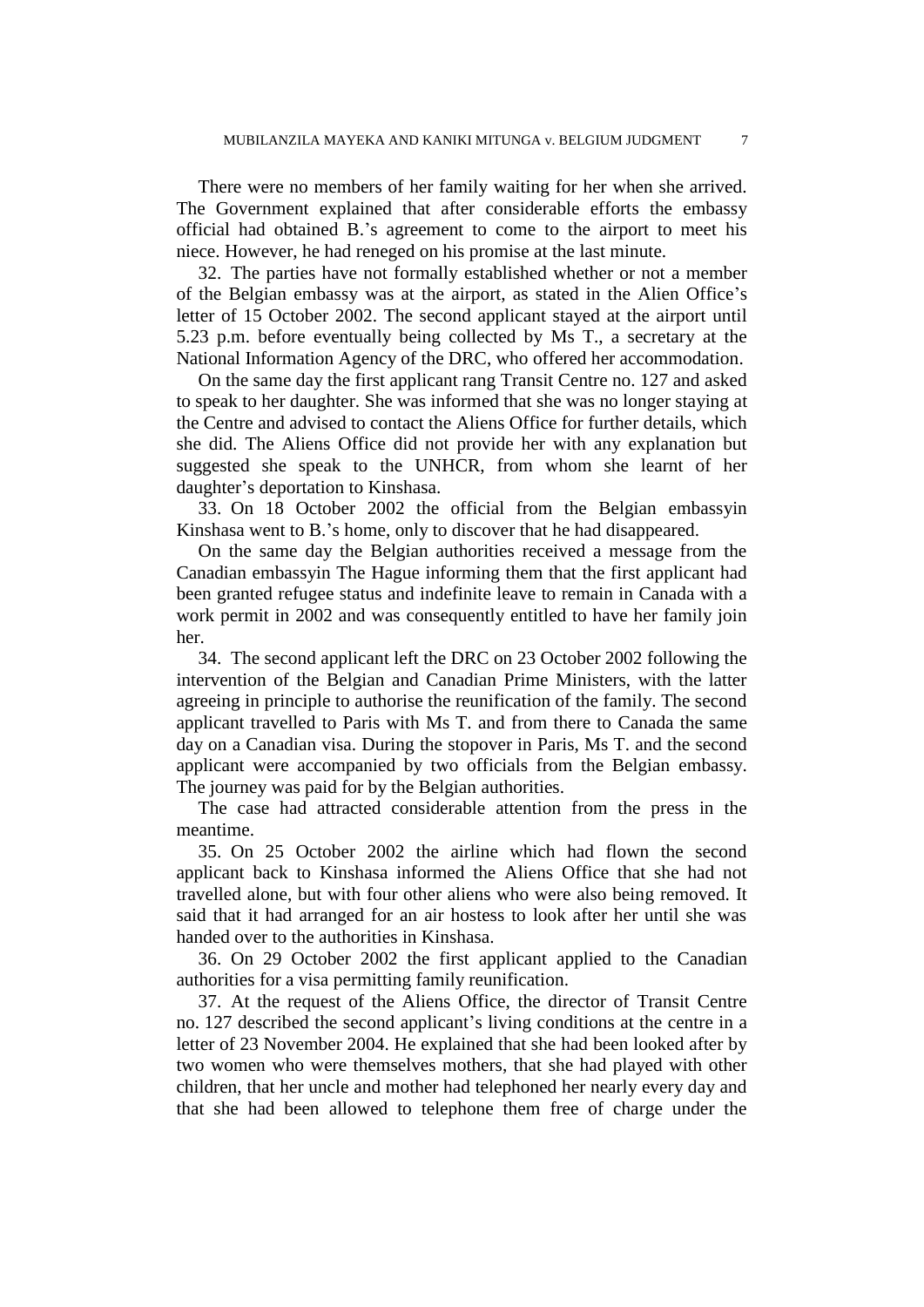supervision of a team of social workers; he added that her lawyer had paid her a number of visits and had brought her telephone cards, confectionary and money, that she had often played outdoors, had watched large numbers of videos, done drawings and arithmetic and had been comfortedif she showed any signs of distress after telephone calls from her family. The director also explained that during the removal procedure the second applicant had been accompanied to the embarkation area (more precisely, the federal police checkpoint) by a social worker and that the entire staff atTransit Centre no. 127 were concerned about the welfare of children, particularly unaccompanied minors.

# II. RELEVANT DOMESTIC LAW AND PRACTICE

# 38. *Aliens (Entry, Residence, Settlement and Expulsion) Act of 15 December 1980*

### **(a) Appeals against decisions on the entry, residence, settlement and expulsion of aliens**

#### **Section 63**

"Administrative decisions may give rise to an appeal under the expedited procedure, an application to reopen the proceedings, a request for security measures to be lifted, an application to an administrative court to have the decision set aside or an appeal to an ordinary court in accordance with the following provisions.

No summary application for an interim order under Article 584 of the Judicature Code will lie against an administrative decision taken pursuant to sections 3, 7, 11, 19, Part II, Chapter II, and Part III, Chapter Ibis. ..."

### **(b) Measures entailing deprivation of liberty**

#### **Section 71**

"Aliens against whom a measure depriving them of their liberty has been taken pursuant to sections 7, 25, 27, 29, second paragraph, 51/5(3), fourth paragraph, 52*bis*, fourth paragraph, 54, 63/5, third paragraph, 67 and 74/6 may appeal against that measure by lodging a notice of appeal with the *chambre du conseil* of the criminal court with jurisdiction for the area in which they reside in the Kingdom or the area in which they have been found.

Aliens held in a designated place at the border pursuant to section 74/5 may appeal against the measure by lodging a notice of appeal with the *chambre du conseil* of the criminal court with jurisdiction for the area in which they are being held.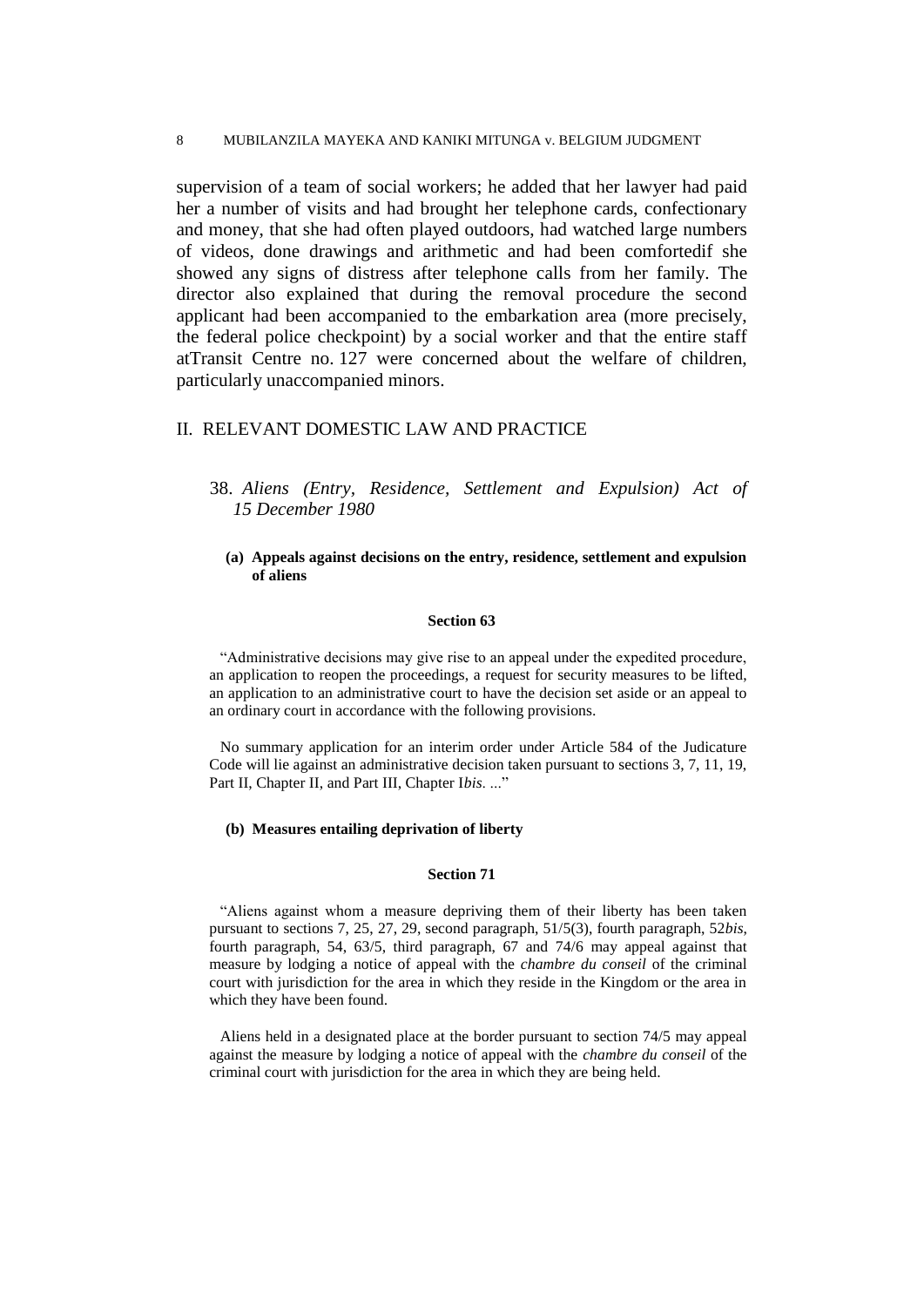They may renew the appeal referred to in the preceding paragraphs at monthly intervals."

### **Section 72**

"The *chambre du conseil* shall deliver its decision within five working days after the date the appeal is lodged after hearing the submissions of the alien or of his or her counsel and the opinion of Crown Counsel. If the case has been referred to it by the Minister in accordance with section 74, the *chambre du conseil*must hear submissions from the Minister, his or her delegate or his or her counsel. If it fails to deliver its decision within the time allowed, the alien shall be released.

The *chambre du conseil* shall review the legality of the detention and of the removal directions but shall have no power to review their reasonableness.

An appeal shall lie against orders of the *chambre du conseil* by the alien, Crown Counsel and, in the circumstances set out in section 74, the Minister or his or her delegate.

The procedure shall be the same as that applicable under the statutory provisions on pre-trial detention, with the exception of the provisions relating to arrest warrants, investigating judges, prohibitions on communications, release on licence or on bail, and the right to inspect the administrative file.

Counsel for the alien may consult the case file at the registry of the relevant court during the two working days preceding the hearing. The registrar shall notify counsel of the decision by registered letter."

#### **Section 73**

"If the *chambre du conseil* decides that the alien is not to remain in custody, he or she shall be released as soon as the decision becomes final. The Minister may order the alien to reside in a designated place either until the removal directions have been carried out or until his or her appeal has been decided."

#### **Section 74**

"If the Minister decides to prolong the alien"s detention or to keep him or her under arrest pursuant to section 7, paragraph 5, section 25, paragraph 5, section 29, paragraph 3, section 74/5(3), or section 74/6(2), he or she must apply within five working days of that decision to the *chambre du conseil* with jurisdiction for the area in which the alien is resident in the Kingdom or was found to enable it to determine whether the decision is lawful. If no application is made to the *chambre du conseil* within that period, the alien shall be released. The remainder of the procedure shall be as stated in sections 72 and 73."

#### **Section 74/4**

"§ 1.Any public or private carrier bringing passengers into the Kingdom who are not in possession of the documents required by section 2 or who come within any of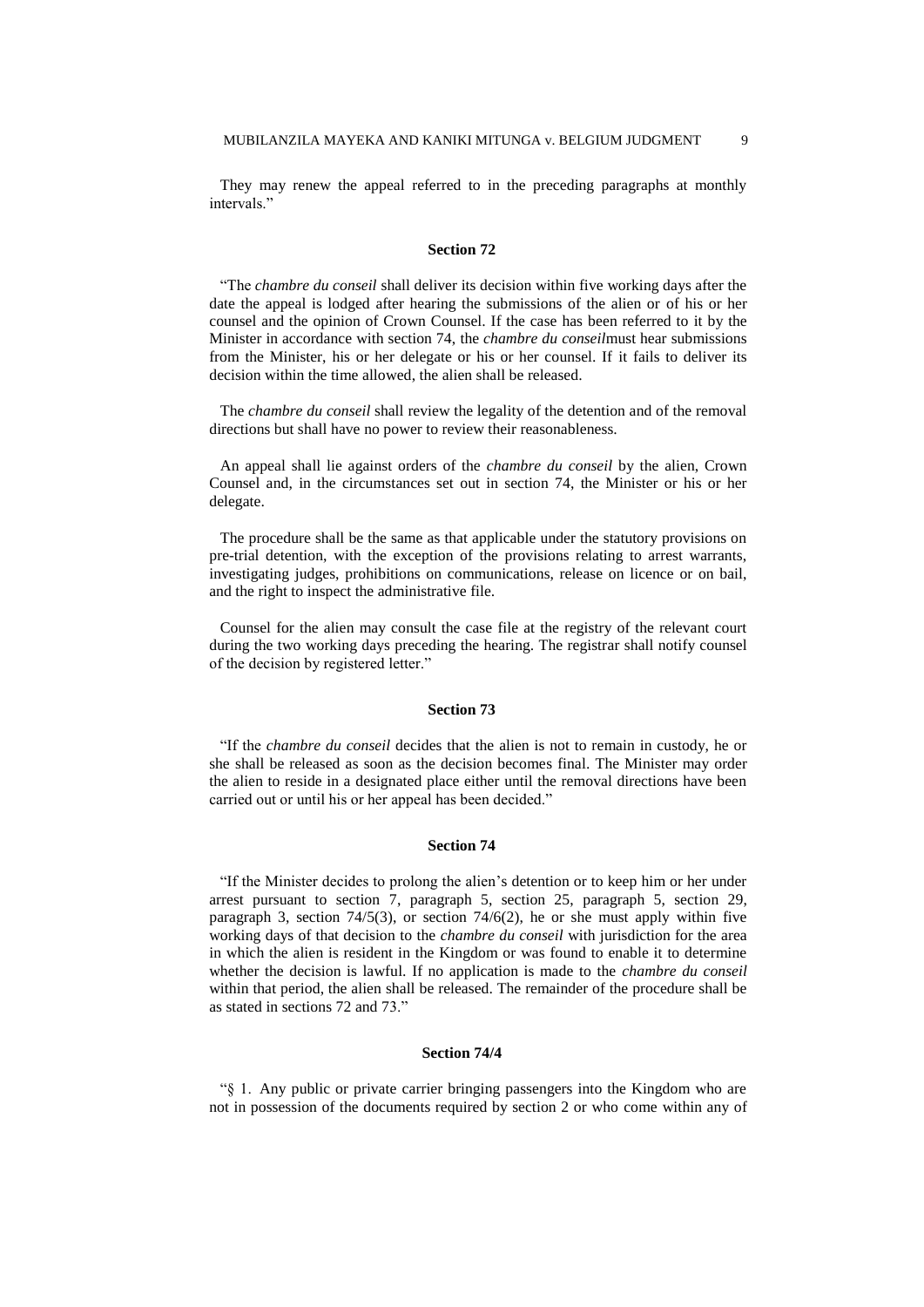the other categories referred to in section 3 shall transport or arrange for the transport of such passengers without delay to the country from which they have come or to any other country prepared to accept them.

§ 2.Any public or private carrier which has brought passengers into the Kingdom will also be required to remove them if:

(a) the carrier that was due to take them to their country of destination refuses to allow them to embark; or

(b) the authorities in the State of destination refuse them leave to enter and send them back to the Kingdom and access to the Kingdom is refused because they do not possess the documents required by section 2 or they fall within any of the other categories referred to in section 3.

§ 3. If the passengers do not possess the documents required by section 2 and their immediate removal is not possible, the public or private carrier shall be jointly liable with the passengers for the costs of the passengers' accommodation and stay and any medical expenses they incur.

..."

### **Section 74/5**

"§ 1. The following persons may be held in a designated place at the border pending the grant or refusal of leave to enter the Kingdom or their removal from the territory:

1<sup>°</sup> aliens who, pursuant to the provisions of this Act, are liable to be refused entry by the immigration authorities;

 $2^{\circ}$  aliens who attempt to enter the Kingdom without satisfying the conditions set out in section 2, who claim to be refugees and request refugee status at the border.

§ 2.The Crown may designate other places within the Kingdom which will be assimilated to the places referred to in § 1.

Aliens held in such other places shall not be deemed to have been given leave to enter the Kingdom.

§ 3.Detention in a designated place at the border may not exceed two months. The Minister or his or her delegate may however prolong the detention of an alien referred to in § 1 for two-month periods provided:

1<sup>°</sup> the alien is the subject of enforceable removal directions, an enforceable decision to refuse entry or an enforceable decision upholding the refusal of entry; and

2<sup>°</sup> the steps necessary to remove the alien are taken within seven working days of the decision or measure referred to in  $1^\circ$  and are prosecuted with all due diligence and the alien"s physical removal within a reasonable period remains possible.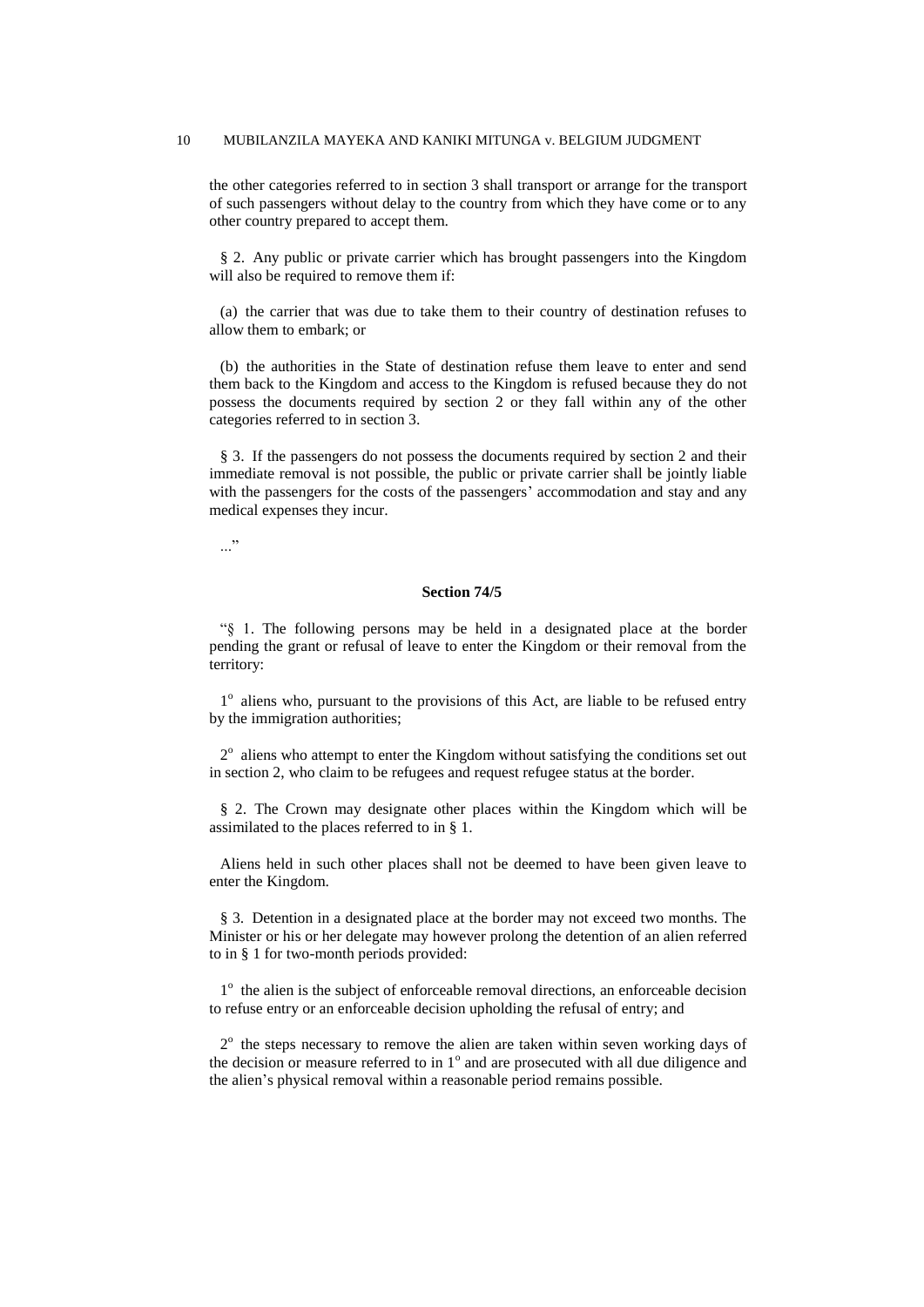After one extension has been granted, the decision referred to in the preceding paragraph may only be taken by the Minister.

The total length of detention shall under no circumstances exceed five months.

If the preservation of law and order or national security so demands, aliens may be held for further successive one-month periods after the time-limit referred to in the preceding paragraph has expired, provided that the total length of their detention shall not on that account exceed eight months.

§ 4. The following may enter the Kingdom:

1<sup>°</sup> aliens referred to in § 1 against whom no decision or enforceable measure referred to in § 3, paragraph 1,  $1^{\circ}$  has been taken;

2<sup>°</sup> aliens referred to in § 1 against whom an enforceable decision or measure referred to in § 3, paragraph 1,  $1^{\circ}$  has been taken but in respect of whom the Minister or his or her delegate has not extended the period at the end of the two-month period or of any extension thereof;

3<sup>°</sup> aliens referred to in § 1 who have been held for a total period of five or eight months respectively.

..."

# III. RELEVANT INTERNATIONAL LAW AND PRACTICE

39. *Convention on the Rights of the Child of 20 November 1989, ratified by Belgium by a law of 25 November 1991*

#### **Article 3**

"1. In all actions concerning children, whether undertaken by public or private social welfare institutions, courts of law, administrative authorities or legislative bodies, the best interests of the child shall be a primary consideration.

2. States Parties undertake to ensure the child such protection and care as is necessary for his or her well-being, taking into account the rights and duties of his or her parents, legal guardians, or other individuals legally responsible for him or her, and, to this end, shall take all appropriate legislative and administrative measures.

3. States Parties shall ensure that the institutions, services and facilities responsible for the care or protection of children shall conform with the standards established by competent authorities, particularly in the areas of safety, health, in the number and suitability of their staff, as well as competent supervision."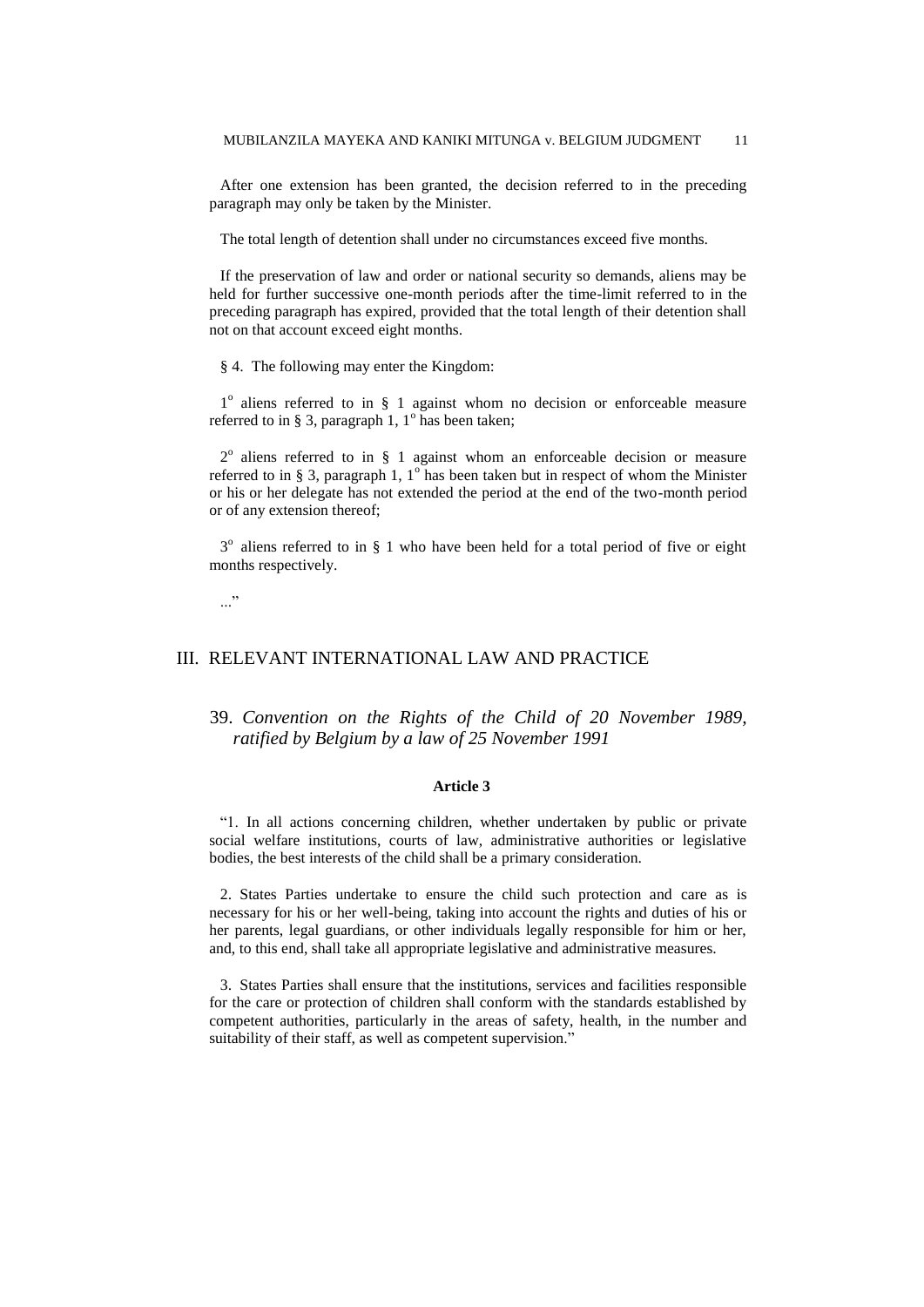#### **Article 10**

"1. In accordance with the obligation of States Parties under Article 9, paragraph 1, applications by a child or his or her parents to enter or leave a State Party for the purpose of family reunification shall be dealt with by States Parties in a positive, humane and expeditious manner. States Parties shall further ensure that the submission of such a request shall entail no adverse consequences for the applicants and for the members of their family.

 $\cdots$ "

#### **Article 22**

"1. States Parties shall take appropriate measures to ensure that a child who is seeking refugee status or who is considered a refugee in accordance with applicable international or domestic law and procedures shall, whether unaccompanied or accompanied by his or her parents or by any other person, receive appropriate protection and humanitarian assistance in the enjoyment of applicable rights set forth in the present Convention and in other international human rights or humanitarian instruments to which the said States are Parties.

2. For this purpose, States Parties shall provide, as they consider appropriate, cooperation in any efforts by the United Nations and other competent intergovernmental organisations or non-governmental organisations cooperating with the United Nations to protect and assist such a child and to trace the parents or other members of the family of any refugee child in order to obtain information necessary for reunification with his or her family. In cases where no parents or other members of the family can be found, the child shall be accorded the same protection as any other child permanently or temporarily deprived of his or her family environment for any reason, as set forth in the present Convention."

#### **Article 37**

"States Parties shall ensure that:

...

(b) No child shall be deprived of his or her liberty unlawfully or arbitrarily. The arrest, detention or imprisonment of a child shall be in conformity with the law and shall be used only as a measure of last resort and for the shortest appropriate period of time;

(c) Every child deprived of liberty shall be treated with humanity and respect for the inherent dignity of the human person, and in a manner which takes into account the needs of persons of his or her age. In particular, every child deprived of liberty shall be separated from adults unless it is considered in the child"s best interest not to do so and shall have the right to maintain contact with his or her family through correspondence and visits, save in exceptional circumstances;

..."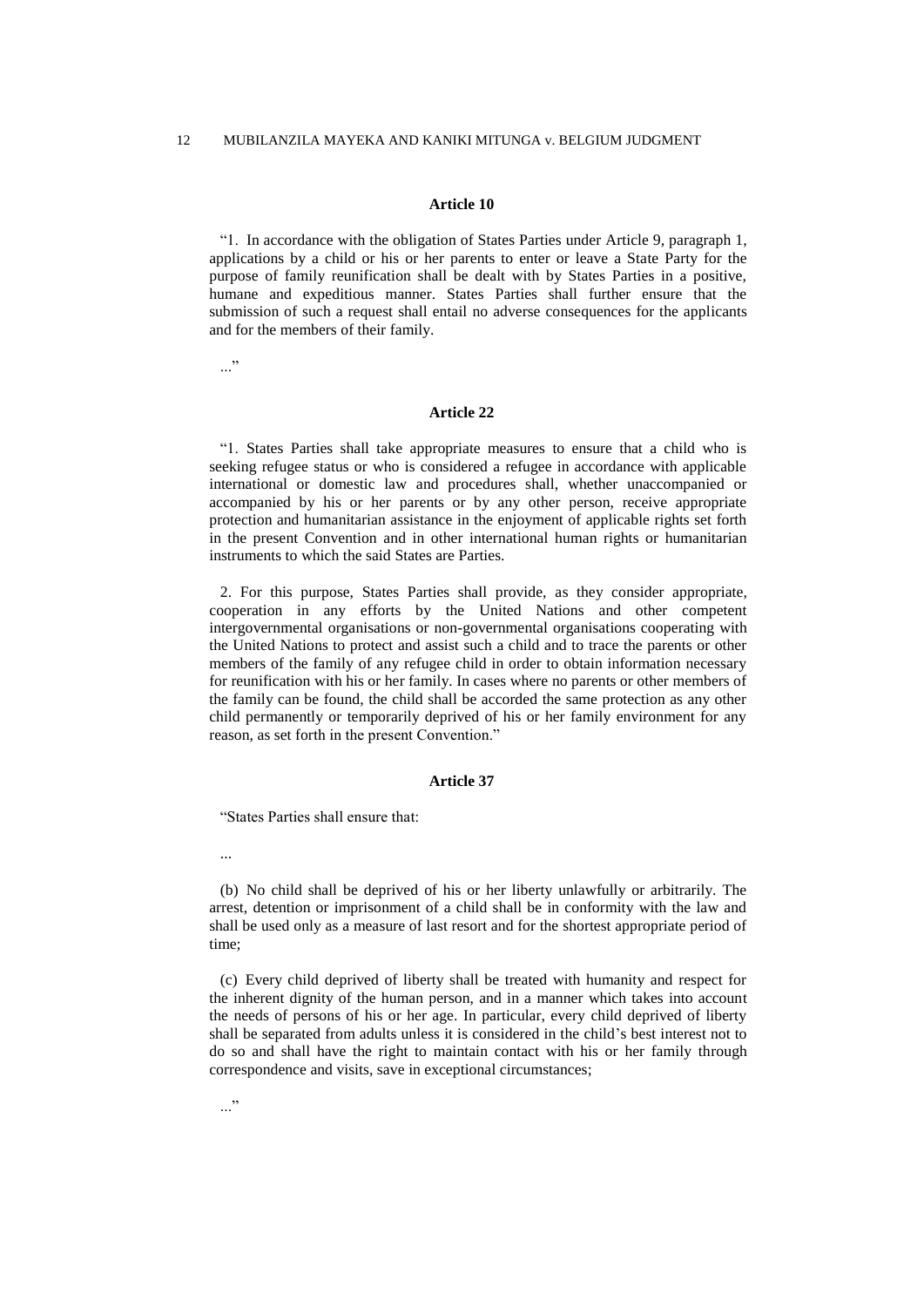40. In its "Concluding observations of the Committee on the Rights of the Child: Belgium" of 13 June 2002, the Committee on the Rights of the Child made the following recommendation to Belgium:

"28. ...

(a) Expedite efforts to establish special reception centres for unaccompanied minors, with special attention to those who are victims of trafficking and/or sexual exploitation;

(b) Ensure that the stay in those centres is for the shortest time possible and that access to education and health is guaranteed during and after the stay in the reception centres;

(c) Approve as soon as possible the draft law on the creation of a guardianship service, in order to ensure the appointment of a guardian for an unaccompanied minor from the beginning of the asylum process and thereafter as long as necessary, and make sure that this service is fully independent, allowing it to take any action it considers to be in the best interests of this minor;

(d) Ensure unaccompanied minors are informed of their rights and have access to legal representation in the asylum process;

(e) Improve cooperation and exchange of information among all the actors involved, including the Aliens Office and other relevant authorities, police services, tribunals, reception centres and NGOs;

(f) Ensure that, if family reunification is carried out, it is done in the best interests of the child;

(g) Expand and improve follow-up of returned unaccompanied minors."

# THE LAW

# I. ALLEGED VIOLATIONS OF ARTICLE 3 OF THE CONVENTION

41. The applicants complained that the second applicant had been detained and deported in violation of Article 3 of the Convention, which provides:

"No one shall be subjected to torture or to inhuman or degrading treatment or punishment."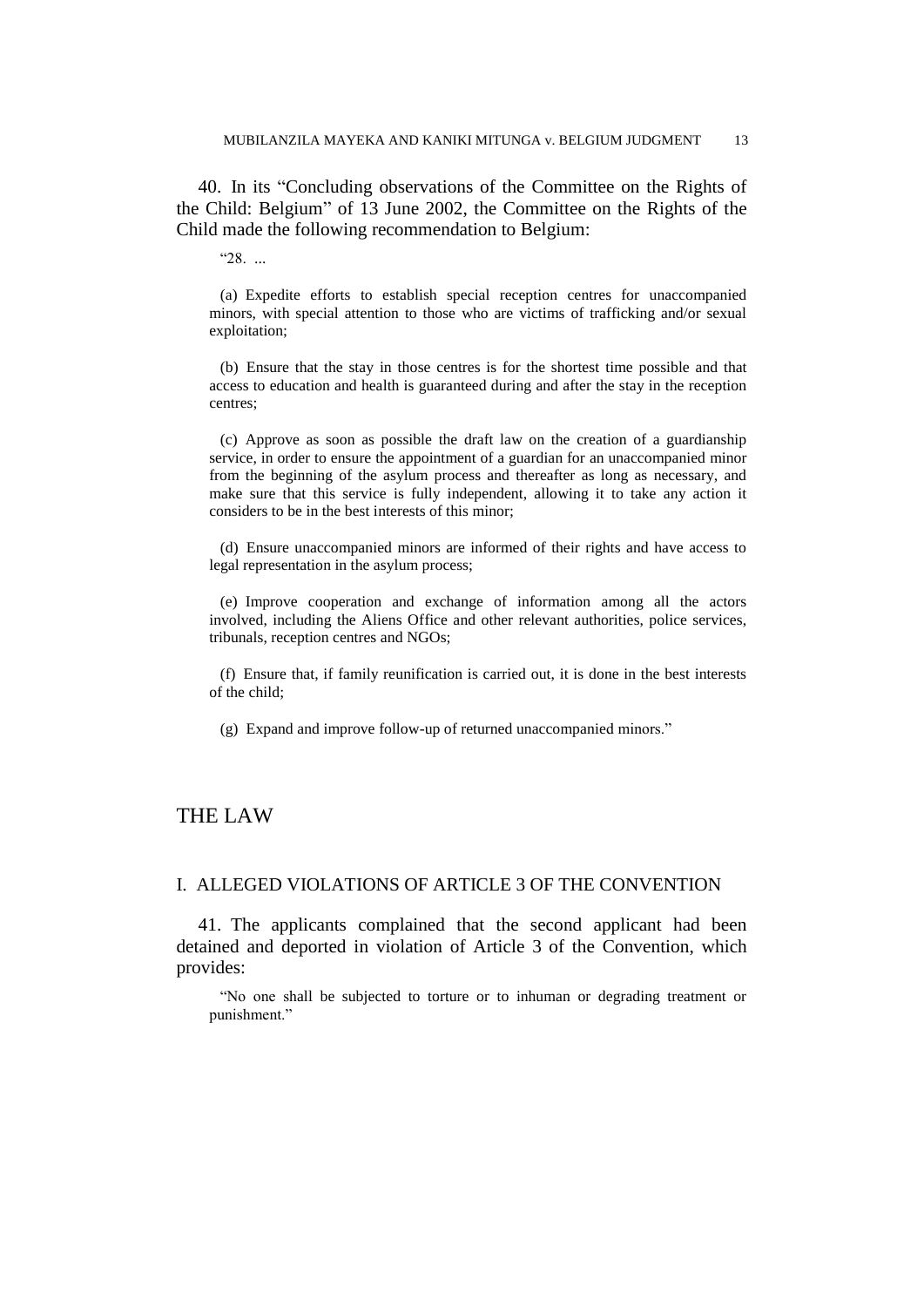# **A. Detention of the second applicant**

# *1. The applicants' submissions*

42. The applicants submitted that the detention of the second applicant, who was then five years old, for nearly two months in a closed centre for adults constituted inhuman or degrading treatment prohibited by Article 3 of the Convention. They explained that Transit Centre no. 127 was a closed centre near BrusselsAirportused to detain illegal immigrants pending their removal from the country. As had been noted in the Committee on the Rights of the Child"s second report onBelgiumdated 7July 2002, no facilities for children of the second applicant's age existed in 2002. Accordingly, no arrangements were in place to attend to the second applicant"s needs and the only assistance she received was from another Congolese minor. Despite all the assistance given by individual members of staff, the fact remained that there had been a violation of Article3 of the Convention as, at a crucial stage in her development, the second applicant had been denied freedom of movement, had been unable to play or express her feelings, and had been held in precarious conditions in an adult world whereliberty was restricted. The Government had had other, more appropriate, options at their disposal. They could, for instance, haveplaced the second applicant with the Aid to Young People Department. The applicants noted, lastly,that the second applicant had suffered from sleeping disorders after her release from detention.

#### *2. The Government's submissions*

43. The Government argued that, in order to determine whether the second applicant's detention for two months in a closed centre – Transit Centre no.127 – was capable of constituting inhuman or degrading treatment, the facts of the case had to be taken into account.

In their submission, it had not been possible for the child to be given permission to enter Belgian territory without any identity papers or a visa. Nor could she have been allowed to leave with her uncle, as he had not provided any evidence to show that he was her guardian or established that he was a relative. At thatjuncture the Canadian authorities had not offered to issue a laissez-passer, and indeed none had been requested by the applicants. Had the first applicant travelled to Belgium, her daughter"s detention and subsequent removal would, no doubt, have been avoided.

44. The chances of finding accommodation in a more suitable centre were virtually non-existent and, above all, would not have guaranteed the child"s supervisionor, therefore, her protection. There had accordingly been a risk that she would disappear. Furthermore, although the place of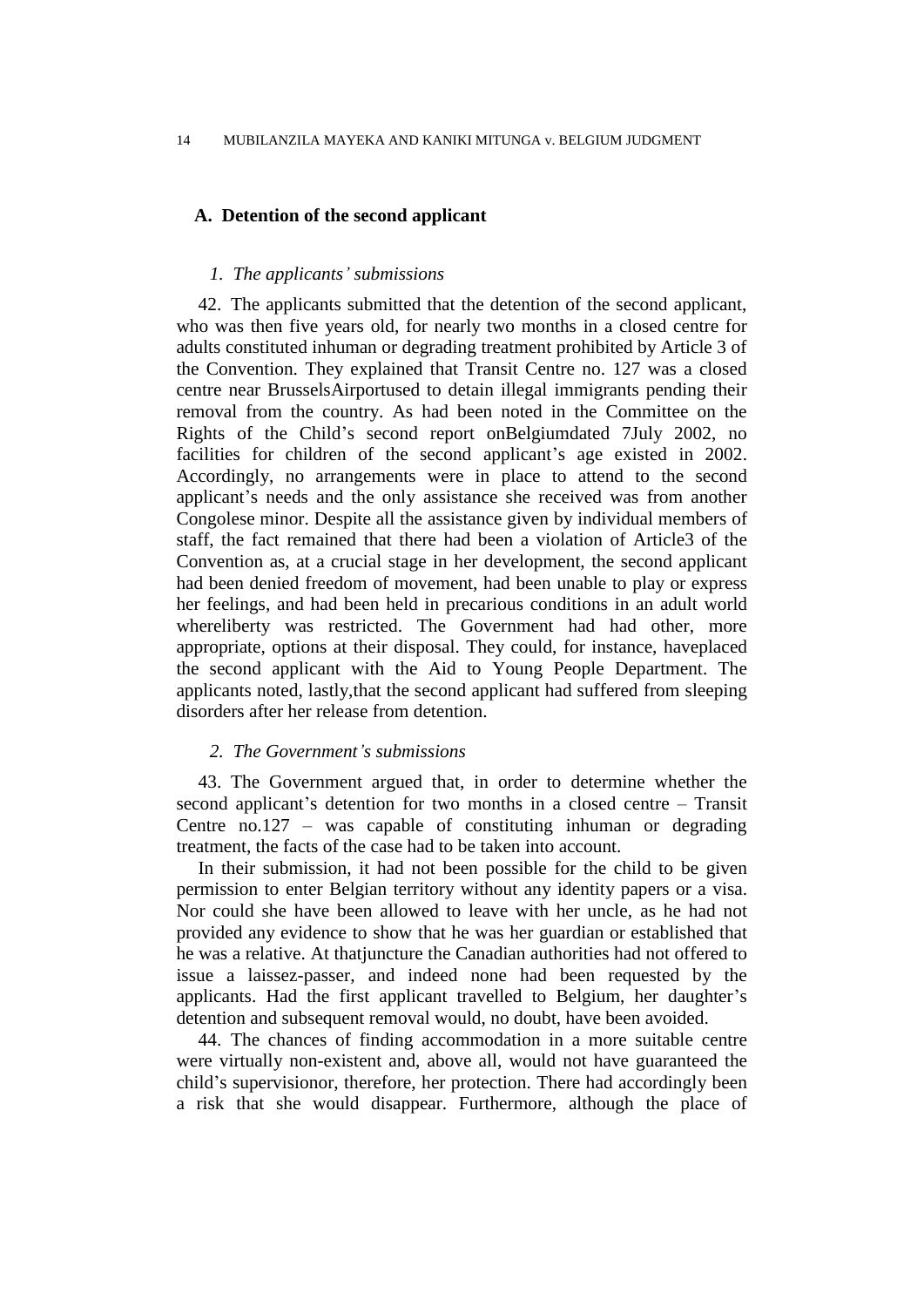detention was not adapted to the needs of a five-year-old child, particularly for what turned out to be quite a lengthy period, theexplanation for this lay in the exceptional circumstances of the case and in the fact that, since situations of this type were relatively rareat the time, adequate procedures and structures had yet to be established.

Legislation had since been introduced in the form of the financial planning Act (*loi-programme*) of 24 December 2002, which provided for the appointment of a guardian and for the minor to be taken into care. In addition, on 19 May 2006, the Cabinet had approved in principle a measure intended to prohibit the detention in a closed centre of unaccompanied foreign minors arrested at the border.

45. The first applicant had been informed of her daughter's situation straightaway and had been allowed to speak with her on the telephone for as long as she wished. The staff at the centre had gone to considerable lengths to look afterthe second applicant, as Mr Ma. had noted in his letter of 23 August 2002. Moreover, in his report of 23 November 2004, the director of Transit Centre no. 127 had noted that the medical and administrative staff at the centre had been attentive to her needs, that she had had daily telephone contact with her mother and uncle and had been integrated into the family life of children of her own age by the children"s mothers. In the light of all this, it was not so much the second applicant's detention in the instant case that was in issue but the very principle of the detention of minors and the fact that the Belgian authorities had rejected the proposed alternative accommodation.

46. As to the length of the detention, the explanation for this lay in the lengths to which the authorities had gone to clarify the second applicant's situation, a particular example of this being the care with which the Commissioner-General for Refugees and Stateless Persons had examined her expedited appeal. Various requests for information had been made by the Aliens Office to various persons and bodies, including international organisations and private individuals in Canada and the Democratic Republic of Congo, in order to find the most appropriate solution. Another contributory factor had beenthe unceasing efforts the Belgian authorities had made to find a suitable home for the second applicant in her country of origin following the dismissal of her application for asylum.

47. The Government further alleged that areas of uncertainty remained in the case. For example, why was it that no application for a visa was made at the time to enable the second applicant to continue her journey to Canada and what had become of the second applicant's father.

Therewere also question marks over the first applicant's conduct: she had not mentioned the existence of her two children in her application for asylum in Canada or sought a visa to enable her to travel to Belgiumas a matter of urgency, firstly to be with her daughter and then to take her back to Canada. The Government considered that both the first applicant and the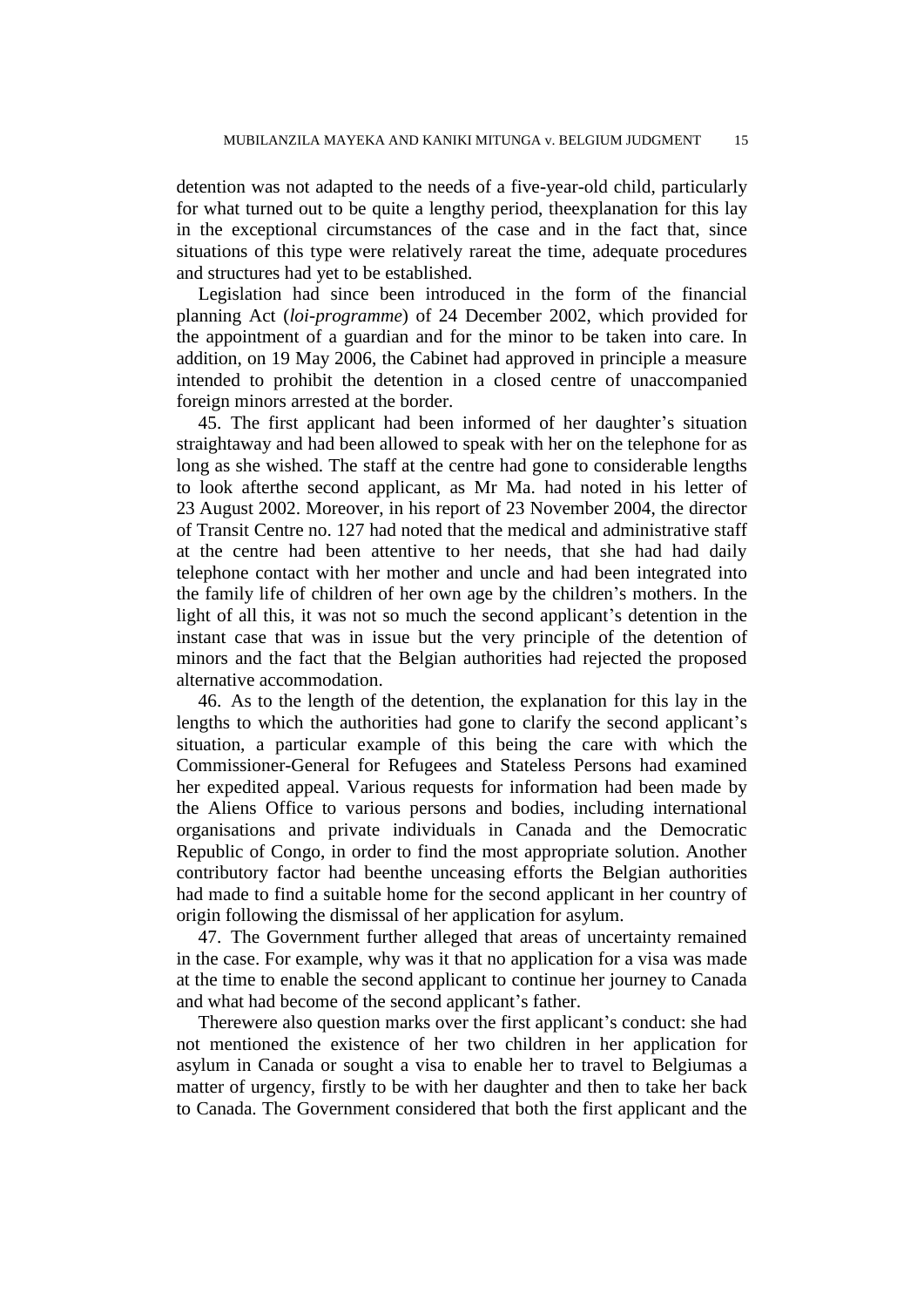family had failed to cooperate with the competent authorities and had brought the situation of which they now complained upon themselves by treating certain matters as a "fait accompli". They argued that the first applicant could not therefore hold the Belgian State accountable for the two months during which it had looked after the second applicant as well asit was able.

# *3. The Court's assessment*

48. Article 3 makes no provision for exceptions. This absolute prohibition of torture and of inhuman or degrading treatment or punishment under the terms of the Convention shows that Article 3 enshrines one of the fundamental values of the democratic societies making up the Council of Europe(see *Soering v. the United Kingdom*, 7 July 1989, § 88, Series A no. 161).

In order to fall within the scope of Article 3, the ill-treatment must attain a minimum level of severity, the assessment of which depends on all the circumstances of the case, such as the duration of the treatment, its physical or mental effects and, in some cases, the sex, age and state of health of the victim (see, among other authorities, *Raninen v. Finland*, 16December 1997, §55, *Reports of Judgments and Decisions*, 1997-VIII).

In order to carry out this assessment, regard must be had to "the fact that the Convention is a "living instrument which must be interpreted in the light of present-day conditions" [and] that the increasingly high standard being required in the area of the protection of human rights and fundamental liberties correspondingly and inevitably requires greater firmness in assessing breaches of the fundamental values of democratic societies" (see, *mutatis mutandis*, *Selmouni v. France* [GC], no. 25803/94, §101, ECHR 1999-V).

49. The Court will first examine the Article 3 complaint of the second applicant – she being the person who was detained – before proceeding to consider the complaint of her mother (the first applicant), who also claims that she was a victim of the measure.

# **(a) The second applicant**

50. The Court notes that the second applicant, who was only five years old, was held in the same conditions as adults. She was detained in a centre that had initially been designed for adults, even though she was unaccompanied by her parents and no one had been assigned to look after her. No measures were taken to ensure that she received proper counselling and educational assistance from qualified personnel specially mandated for that purpose. That situation lasted for two months. It is further noted that the respondent State have acknowledged that the place of detention was not adapted to her needs and that there were no adequate structures in place at the time.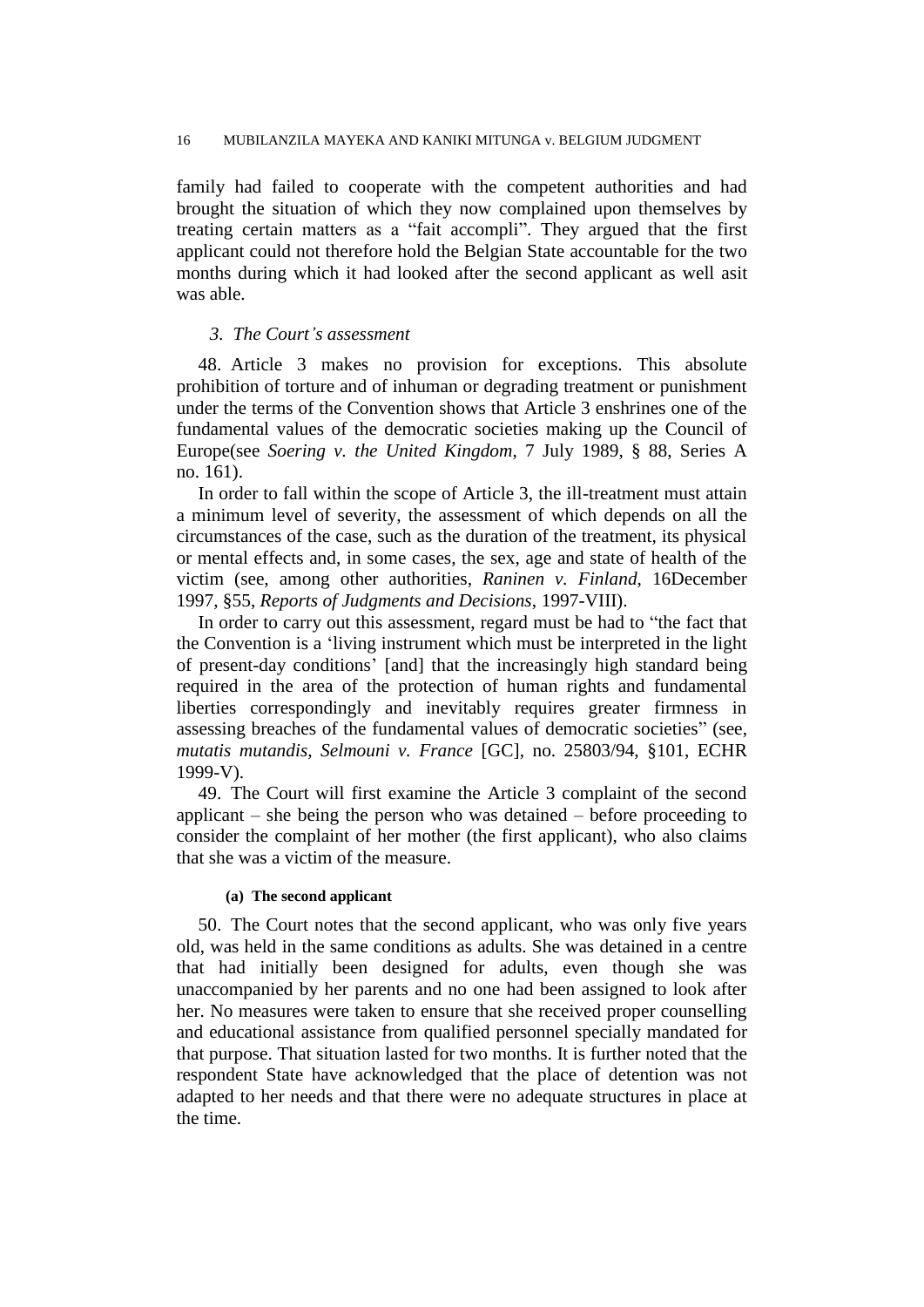51. A five-year-old child is quite clearly dependent on adults and has no ability to look after itself so that, when separated from its parents and left to its own devices, it will be totally disoriented.

52. The fact that the second applicant received legal assistance, had daily telephone contact with her mother or uncle and that staff and residents at the centre did their best for hercannot be regarded as sufficient to meet all her needs as a five-year-old child. The Court further considers that the uncoordinated attentionshe received was far from adequate.

53. It reiterates that the obligation on High Contracting Parties under Article 1 of the Convention to secure to everyone within their jurisdiction the rights and freedoms defined in the Convention, taken in conjunction with Article 3, requires States to take measures designed to ensure that individuals within their jurisdiction are not subjected to torture or inhuman or degrading treatment, including such ill-treatment administered by private individuals (see, *mutatis mutandis*, *Z and Othersv. the United Kingdom* [GC], no. 29392/95, §73, ECHR 2001-V, and*A. v. the United Kingdom*, 23 September1998, § 22, *Reports*1998-VI). Steps should be taken to enable effective protection to be provided, particularly to children and other vulnerable members of society, and should include reasonable measures to prevent ill-treatment of which the authorities have or ought to have knowledge (see*Osman v. the United Kingdom*, 28 October 1998, § 116, *Reports*1998-VIII).

54. In this connection, the Court must examine whether or not the impugned regulations and practices, and in particular the manner in which they were implemented in the instant case, were defective to the point of constituting a violation of the respondent State"s positive obligations under Article 3 of the Convention.

55. The second applicant"s position was characterised by her very young age, the fact that she was an illegal immigrant in a foreign land and the fact that she was unaccompanied by her family from whom she had become separated so that she was effectively left to her own devices. She was thus in an extremely vulnerable situation. In view of the absolute nature of the protection afforded by Article 3 of the Convention, it is important to bear in mind that this is the decisive factor and it takes precedence over considerations relating to the second applicant's status as an illegal immigrant. She therefore indisputably came within the class of highly vulnerable members of society to whom the BelgianState owed a duty to take adequate measures to provide care and protection as part of its positive obligations under Article 3 of the Convention.

56. The Court observes that, whereas under the general law minors came within the jurisdiction of the youth courts, there was a legal void at the time in respect of unaccompanied foreign minors. The respondent Stateaccepted that the prospects of finding accommodation in a more suitable centre were virtually non-existent and that such centres as did exist did not have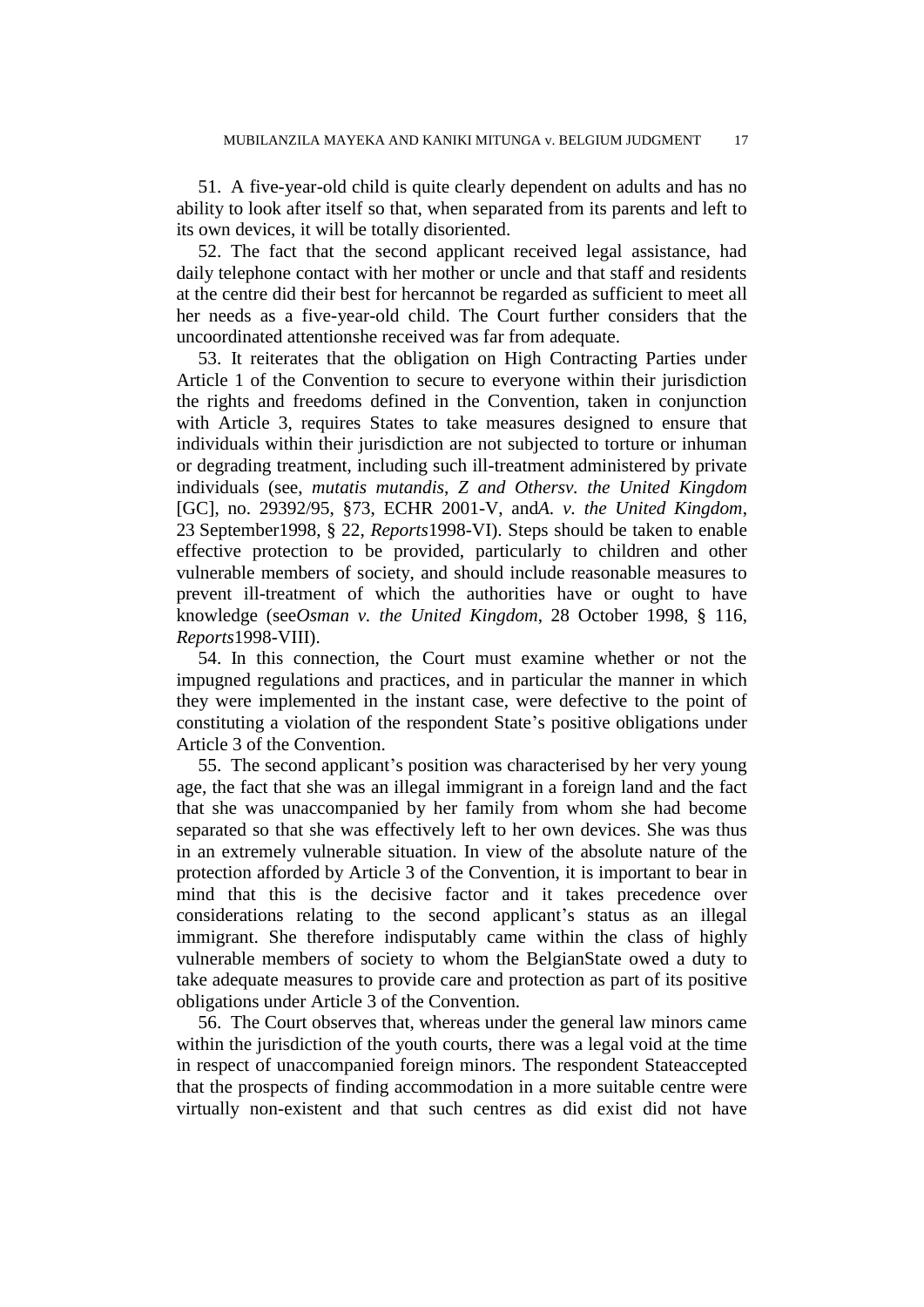facilities for the child"s supervision or, therefore, protection. Furthermore, there was no statutory basis on which the courts could review the conditions under which minors were held or require the authorities to provide legal, humanitarian and social assistancewhere necessary (see, *mutatis mutandis*, *Amuur v. France*, 25 June 1996, § 53, *Reports* 1996-III). The only available remedy was an application to the *chambre du conseil*under section 71 of the aforementioned Act. In such cases, the question before the *chambre du conseil*was whether the detention was lawful, not whether it was appropriate.

57. Following an application by the second applicant's lawyer on 9 October 2002, the *chambre du conseil*ruled on 16 October 2002that the second applicant's detention was unlawful under the Convention on the Rights of the Child and ordered her immediate release. It expressly found that it had no jurisdiction to examine the appropriateness of detentionor the conditions in which she was held, or to modify the regime and order alternative arrangements.

Moreover, prior to applying to the *chambre du conseil*,the second applicant"s lawyer had referred the matter to the Aliens Office on 26 September 2002 and,referring to her isolation and the risks of psychological damage, requested her placement with foster parents or, failing that, in a specialised institution. The inescapable conclusion must therefore be that the domestic authorities failed to take action to avoid or remedy the alleged shortcomings, despite being expressly informed of the position.

Furthermore, in his decision of 25 September 2002, the Commissioner-General for Refugees and Stateless Persons had drawn the Minister of the Interior's attention to the fact that the second applicant was a minor and entitled to be reunited with her family by virtue of Article 10 of the Convention on the Rights of the Child. On 13 June 2002 the Committee on the Rights of the Child had recommended that the BelgianState should expedite efforts to establish special reception centres and that stays in such centres should be for the shortest time possible.

58. The Court considers that the measures taken by the Belgian authorities – informing the first applicant of the position, giving her a telephone number where she could reach her daughter, appointing a lawyer to assist the second applicant and liaising with the Canadian authorities and the Belgian embassy in Kinshasa – were far from sufficientto fulfil theBelgian State"s obligationtoprovide care for the second applicant. The State had,moreover, had an array of means at its disposal. The Court is in no doubt that the second applicant"s detention in the conditions described above caused her considerable distress. Nor could the authorities who ordered her detention have failed to be aware of the serious psychological effects it would have on her. In the Court's view, the second applicant's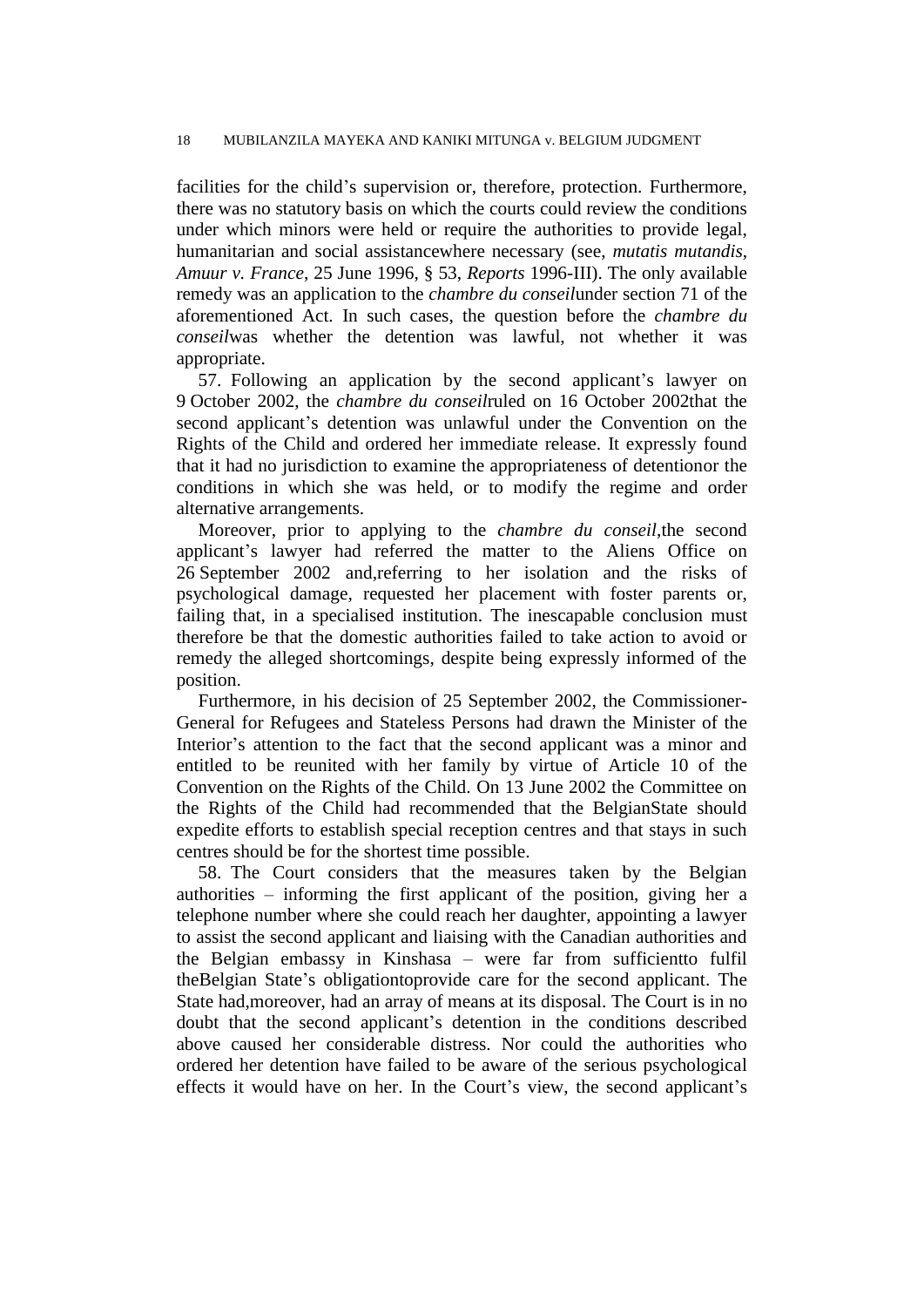detention in such conditions demonstrated alack of humanity to such a degree that it amounted to inhuman treatment.

59. There has therefore been a violation of Article 3 of the Convention.

# **(b) The first applicant**

60. The Court reiterates, firstly, that Article 3 affords absolute protection, irrespective of any reprehensible conduct on the part of the applicant (see, *mutatis mutandis*, *Soering*,cited above, § 88). Accordingly, it cannot accept the Belgian Government"s argument that the conduct of the first applicant was such as to prevent the Court from finding a violation.

61. The Court reiterates, secondly, that the issue whether a parentqualifiesas a "victim" of the ill-treatment of his or her child will depend on the existence of special factors which give the applicant's suffering a dimension and character distinct from the emotional distress which may be regarded as inevitably caused to relatives of a victim of a serious human rights violation. Relevant elements will include the proximity of the family tie – in that context, a certain weight will attach to the parent-child bond – the particular circumstances of the relationship and the way in which the authorities responded to the parent"s enquiries. The essence of such a violation lies in the authorities" reactions and attitudes to the situation when it is brought to their attention. It is especially in respect of this latter factor that a parent may claim directly to be a victim of the authorities" conduct(see, *mutatis mutandis*, *Çakıcı v. Turkey* [GC], no. 23657/94, § 98, ECHR 1999-IV, and*Hamiyet Kaplan and Othersv. Turkey*, no. 36749/97, §67, 13 September 2005).

62. As regards the Belgian authorities"conduct towards the first applicant, it is apparent from the material before the Court that the only action the Belgian authorities took was to inform her that her daughter had been detained and to provide her with a telephone number where she could be reached. The Court has no doubt that, as a mother, the first applicant suffered deep distress and anxiety as a result of her daughter's detention. In view of the circumstances of the case, the Court concludes that the level of severity required for a violation of Article 3 of the Convention was attained in the present case.

63. There has therefore been a violation of Article 3 of the Convention.

# **B. The second applicant's deportation**

### *1. The applicants' submissions*

64. The applicants also alleged that the Belgian authorities had engaged in treatment proscribed by Article 3 of the Convention in that they had deported the second applicant without awaiting the Canadian authorities'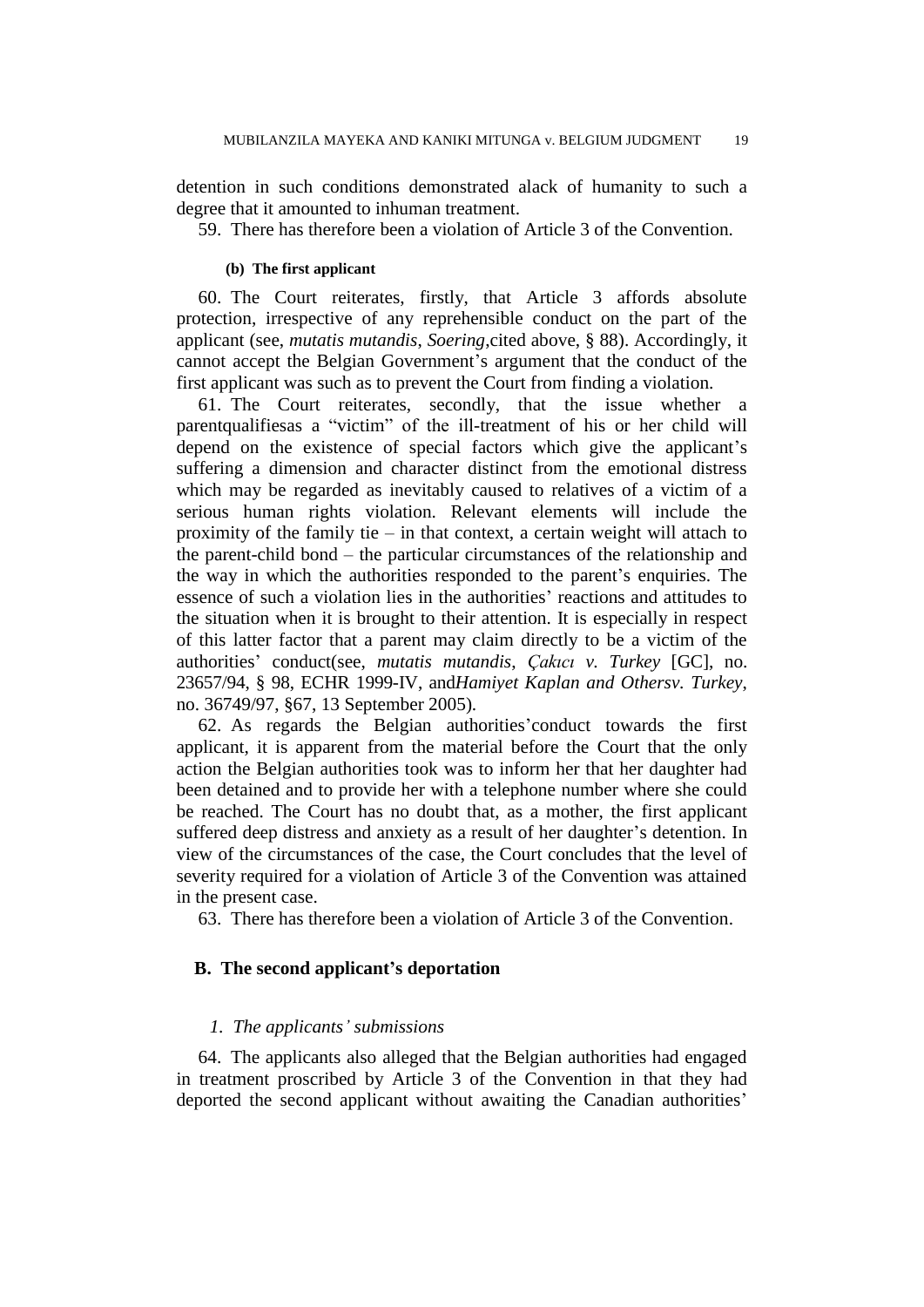decision on their application for family reunification and had failed to ensure that she would be met by a member of the family or, at least, a Belgian official. They said that the second applicant, who was only five years old at the time, had travelled without anyone being assigned to accompany her and had been forced to wait at Kinshasa Airport from 5 p.m. until approximately 11 p.m., when Ms T. arrived to collect her. In their submission, deporting the child of a person with recognised refugee status was contrary to the fundamental rule that asylum-seekers should not be expelled. There was, furthermore, a danger in such casesthat the authorities in the country of origin would use the child"s presence there to compel the refugee to return or even that they would seek to exact revenge on the child. The applicants added that the Government had been aware that neither B., who was a student, nor any other member of the family was in a position to look after the second applicant. In their submission, their case had to be distinguished from the case of*Nsona v. the Netherlands* (28 November 1996, *Reports*1996-V),in which a nine-year-old girl had been deported in an aircraft belonging to one of her father"s acquaintances and had been accompanied by a(sufficiently) close relative. The present case was different in that the second applicant had travelled alone. It was not enough to say that an air hostess had been assigned to look after her by the airline. Furthermore, the complications in *Nsona*had come about following the intervention of counsel for the applicant in that case, which was not the position in the present case. The fact that the Belgian authorities had been aware of the first applicant's refugee status in Canada and that the second applicant had ultimately returned to Europe after five days indicated that the decision to deport her was disproportionate. Lastly, as the applicants had already stated with regard to the second applicant's detention, the Government had had other means at their disposal.

# *2. The Government's submissions*

65. The Government submitted that in the absence of papersauthorising the second applicant to travel and to enter the country, the Belgian authorities had had no reason not to deport her. In addition, the first applicant had at no stage established that she was the child"s mother and the Belgian authorities had managed to establish contact with other members of her family. In those circumstances, they had acted properly in sending the child back to her family. The Government said that removal had been necessary and that there had been a legal basis for it, so that the arguments had to be confined to the conditions in which the deportation had taken place.

They observed that the applicants had not alleged that the second applicant was at risk of treatment proscribed by Article 3 if she returned to Kinshasa; the applicants'argument was that, on account of her age, deportation itself constituted proscribed treatment. In the Government's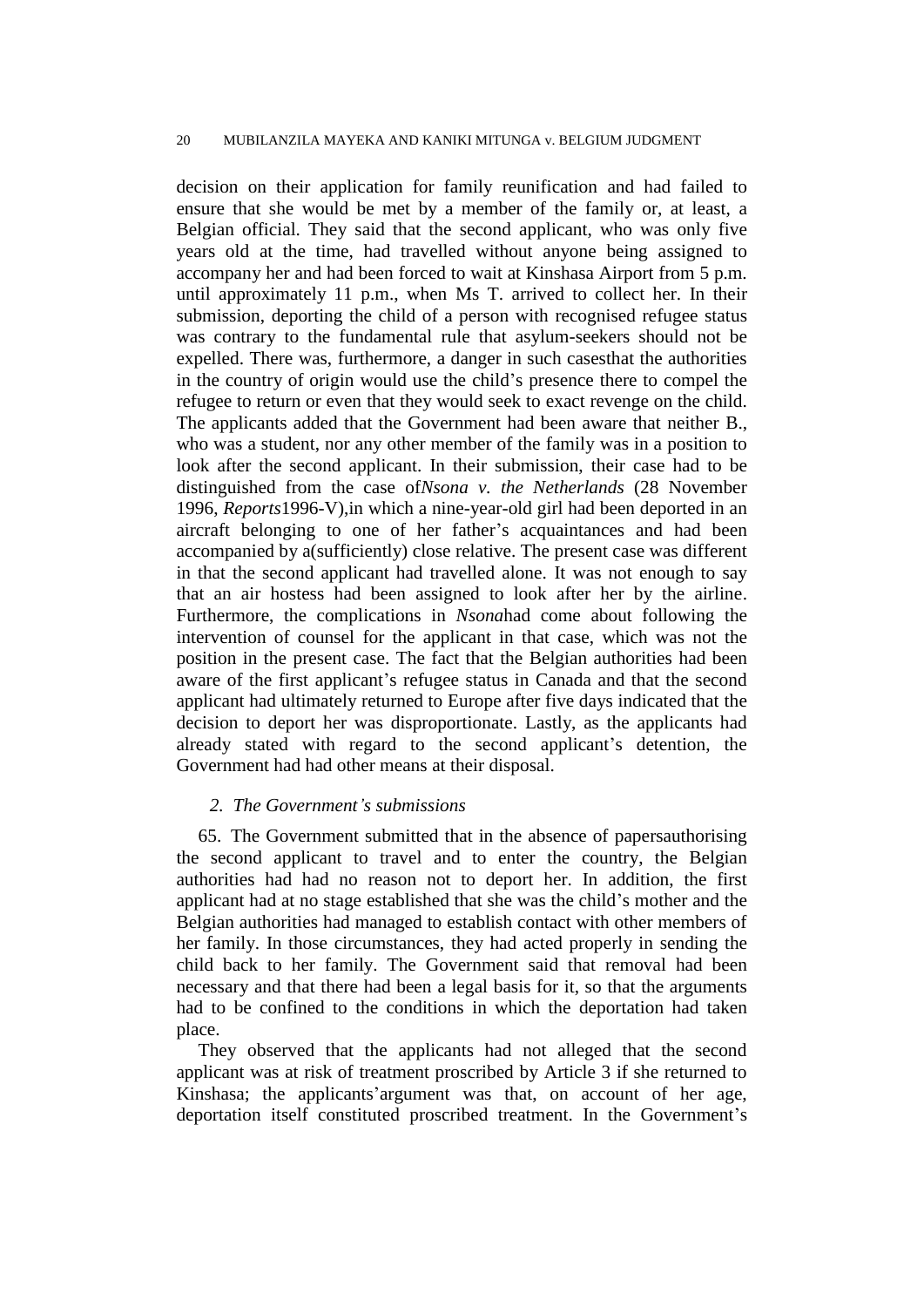submission, the arrangements made for the second applicant's removal werecomparable to those in *Nsona*and, indeed, in certain respects were more favourable than in that case. Although the trauma suffered by the child and the lack of anyone to meet her at Kinshasa Airport were regrettable, there had been no problems with the conditions in which the second applicant had travelled as she had been accompanied all the way to the airport by a social worker and there placed in the care of an air hostess who had been assigned to accompany her by the airline, as its report dated 25 October 2002 indicated. The Belgian authorities had, moreover, received assurances that members of the second applicant"s family would collect her at the airport. Nor werethe authorities responsible for the fact that her uncle, B., had reneged on his promise at the last minute; in any event, his failure to turn uphad been of no consequence because the child was met by a representative of the Congolese authorities, who had accommodated her for the night. The Government considered that primary responsibility for the additional inconvenience that was caused to the child lay with B. Nevertheless, they acknowledged that the deportation was not executed with proper vigilance. In particular, they admittedthat they should have anticipated the possibility that B. might not turn up and regretted not having done so. The Government nonetheless considered that the child"s family had no grounds for complaint in that respect, as it was the family, and in particular the first applicant, who were responsible for the situation.

# *3. The Court's assessment*

66. The Court will begin by examining the complaint concerning the second applicant"s rights and would state at the outset that it is struck by the failure to provide adequate preparation, supervision and safeguards for her deportation.

For example, the Belgian authorities stood by their decision to proceed with the second applicant's deportation on 17 October 2002 despite two new factual developments, these being the *chambre du conseil*"s decision ofthe previous day to orderherimmediate release on the grounds that her detention was unlawful and the fact that the UNHCR had informed the authorities that the first applicant had acquired refugee status in Canada.

67. As regards the conditions in which the second applicant travelled, the Court notes that, although an assistant from the centre accompanied her as far as customs, the second applicant had to travel alone as the Belgian authorities had not assigned an adult to accompany her.

As to the arrangements in her country of origin, the Belgian authorities merely informed her uncle B., who was the only relative they had managed to trace inKinshasa, of her arrival, but did not expressly require his presence or make sure that he would be at the airport. The Court cannot, therefore, accept the Government's submission that they were not responsible for the situation or for the fact that B. did not turn up. The Belgian authorities had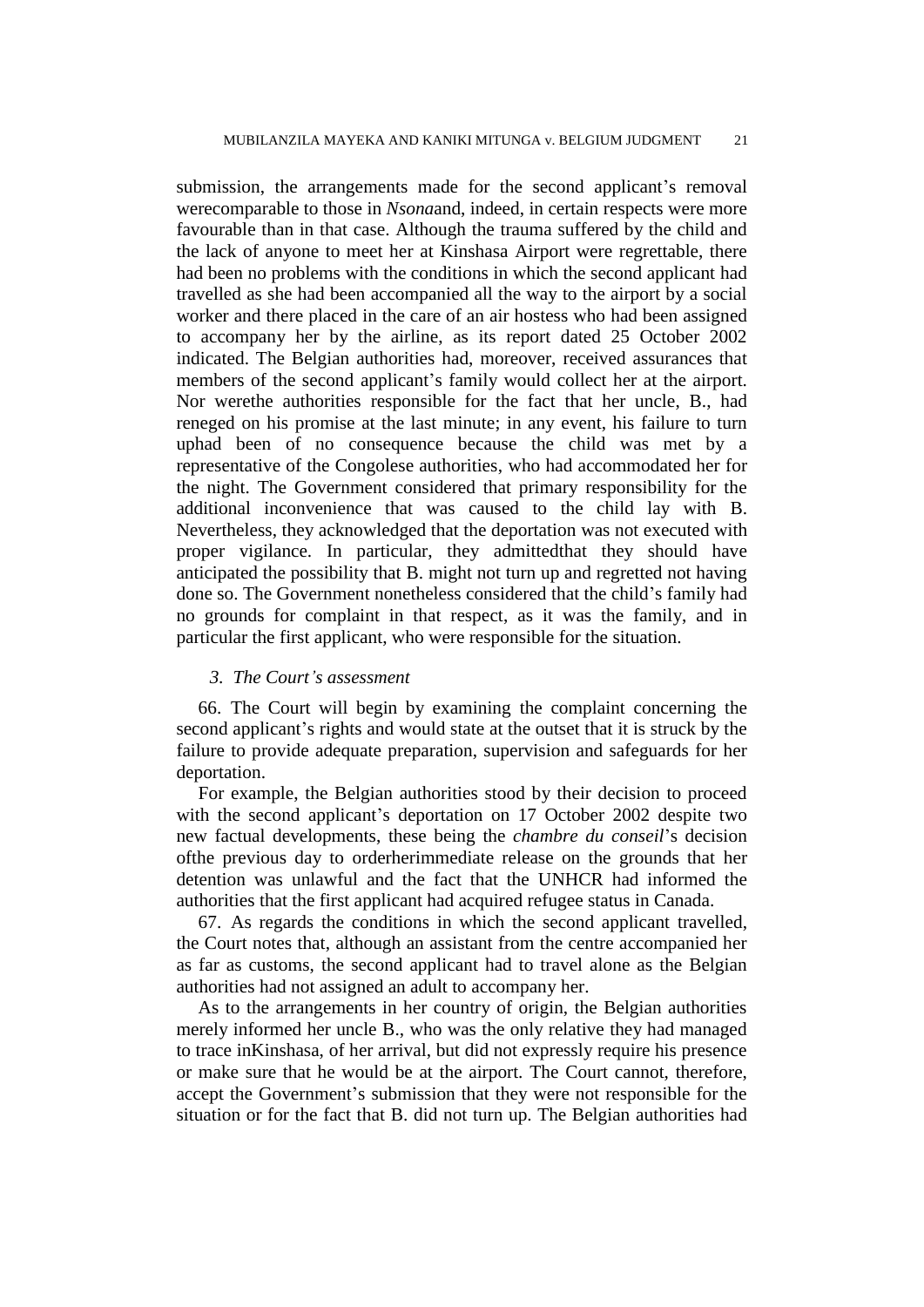not considered or made alternative arrangements for the second applicant's arrival and it was only after several hours' wait at the airport that a solutionand a wholly improvised one at that – was found by the Congolese authorities.

68. In the Court"s view, this shows that the Belgian authorities did not seek to ensure that the second applicant would be properly looked after or have regard to the real situation she was likely to encounter on her return to her country of origin. This view is not altered by the fact that the airline decided to assign an air hostess – an ordinary member of the flight crew – to look after her for the duration of the flight or that the second applicant was ultimately taken into the home of a representative of the Congolese authorities after an almost six-hour wait at the airport.

69. The Court considers that the second applicant's deportation in such conditions was bound to cause her extreme anxiety and demonstrated such a total lack of humanity towards someone of her age and in her situation as an unaccompanied minor as to amount to inhuman treatment. The Court also finds that, by deporting the second applicant, the BelgianState violated its positive obligations to take requisite measures and precautions.

70. As regards the first applicantand in the light of the case-law it has cited in relation to the previous complaint (see paragraph 61 above), the Court notes in particular that the Belgian authorities did not trouble themselves to advise her of her daughter"s deportation so that she only became aware of it when she tried to reach her at the closed centre on the telephone after the deportation had already taken place. The Court has no doubt that this caused the first applicant deep anxiety. The disregard such conduct showed for her feelings and the evidence in the case file lead the Court to find that the requisite threshold of severity has been attained in the present case.

71. It follows from the foregoing that there has been a violation of both applicants" rights under Article 3 of the Convention on account of the second applicant's deportation.

# II. ALLEGED VIOLATIONS OF ARTICLE 8 OF THE CONVENTION

72. The applicants complained that the second applicant"s detention and deportationalso violated Article 8 of the Convention, which reads:

"1. Everyone has the right to respect for his private and family life, his home and his correspondence.

2. There shall be no interference by a public authority with the exercise of this right except such as is in accordance with the law and is necessary in a democratic society in the interests of national security, public safety or the economic well-being of the country, for the prevention of disorder or crime, for the protection of health or morals, or for the protection of the rights and freedoms of others."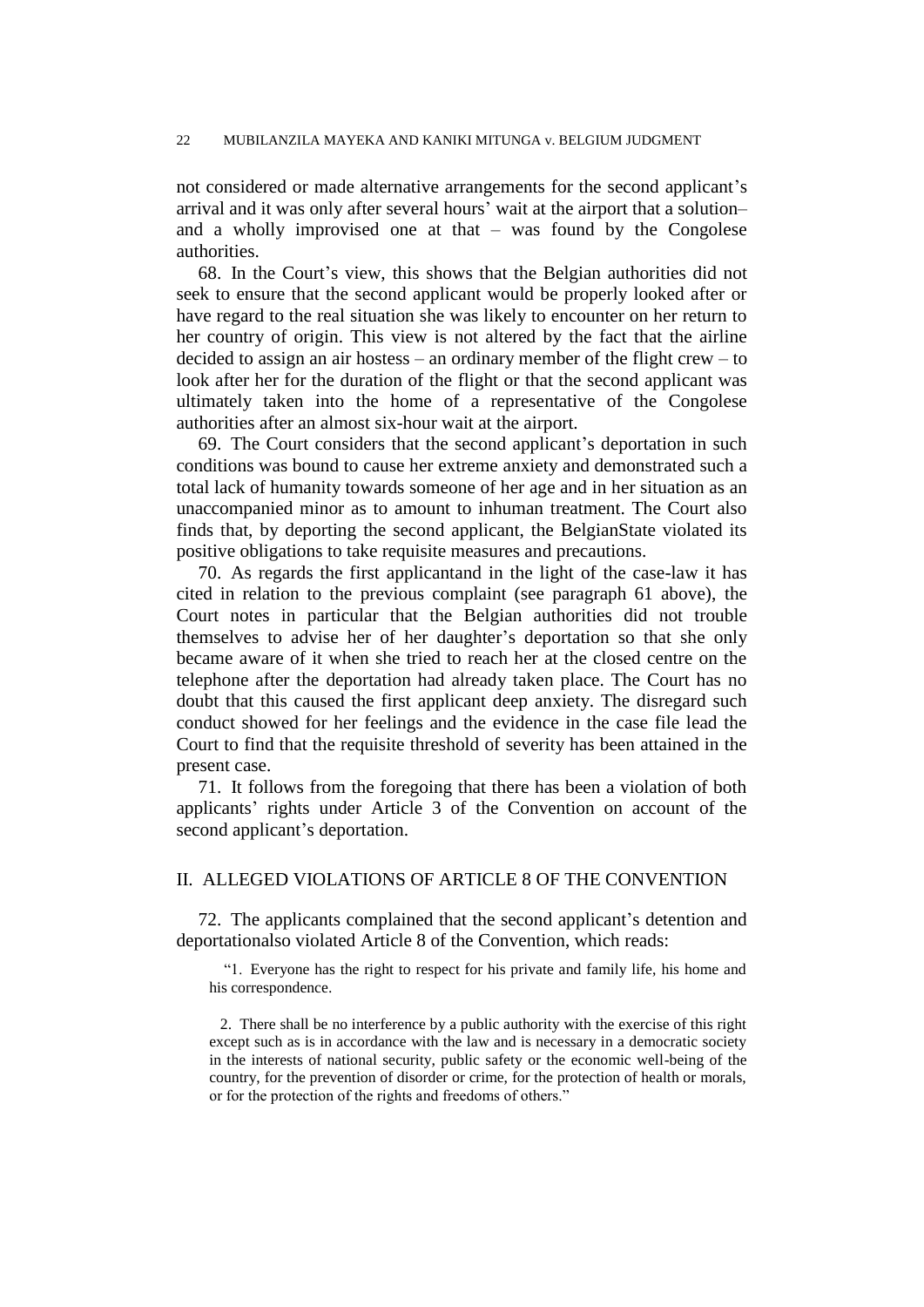# **A. The second applicant's detention**

# *1. The applicants' submissions*

73. The applicants submitted that the second applicant"s detention also violated Article 8 of the Convention as it constituted disproportionate interference with their right to respect for their private and family life. The BelgianState was or should have been aware of the first applicant's refugee status in Canada because of the letters it had received from Mr Ma. and the UNHCR"s intervention. The applicants argued that family reunification was a fundamental right of refugees and cited, among other authorities, Recommendation 1327 (1997)of the Parliamentary Assembly of the Council of Europeon the protection and reinforcement of the human rights of refugees and asylum-seekers in Europe. In their submission, the obligations incumbent on States that were parties to the Convention on the Rights of the Child signed in New York on 20 November 1989 (and in particular, Articles 3 and 10 thereof) could be used as a guide when assessing whether the interference with the child"s family life had been necessary. The reasons given by the Government in no way justified the interference, which had consisted of the second applicant"s detention notwithstanding a proposal by her lawyer for her to be placed with foster parents. Her illegal entry was not a reason for denying her fundamental rights; nor did her inability to travel to the Netherlandsprevent her placement with foster parents. Furthermore, although family reunification in Canada would have taken some time, there had been no need to keep the child in a closed centre. Nor could the fact that members of her family had been located in Kinshasa serve to justify her detention since she was the daughter of a person with recognised refugee status and her returnto her country of origin placed her safety and even her life at risk. The fact that the first applicant had been granted refugee status in Canadashould, furthermore, have alerted the Belgian authorities to the need to act with great caution. Lastly, while the applicants accepted that the first applicant had been wrong to ask her brother to bring her daughter to Europe, they said that she had done so in the belief that it was in her daughter's best interests.

# *2. The Government's submissions*

74. The Government pointed out that, while Article 8 did in principle apply to cases concerning aliens, an alien"sfamily life had to be reconciled with the State'sprerogatives in immigration cases. The Court had consistently affirmed in its case-law the principle that the State Parties to the Convention were entitled to control the entry of non-nationals into their territory and that that prerogative, which could result in interference with the alien"sfamily life, had to be exercised in conformity with the second paragraph of Article 8. In the Government"s submission, keeping an alien in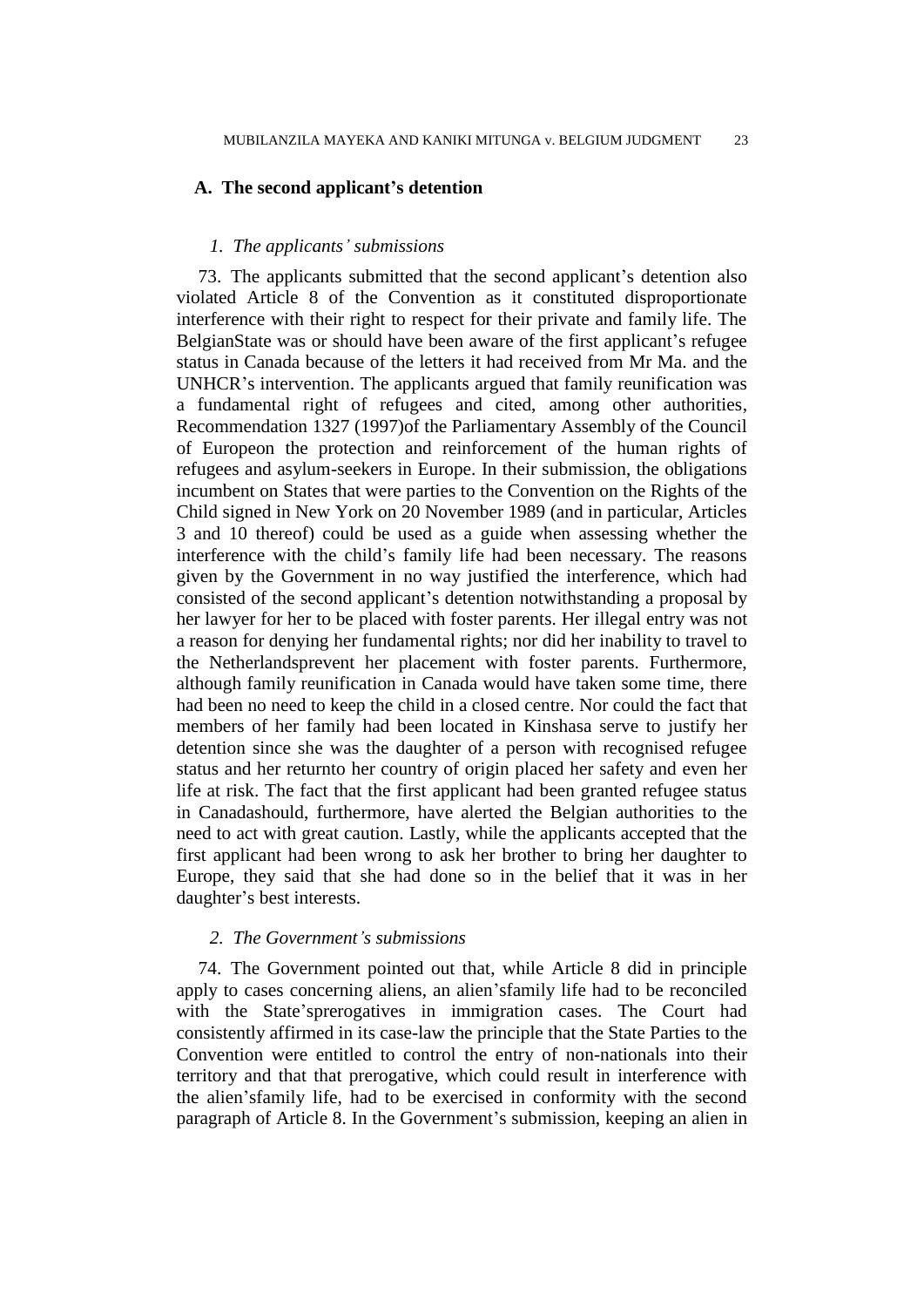detention after he or she had attempted to enter the national territory without complying with the relevant conditions and had asked to be given refugee status while the application for asylum was considered could not in itself be considered to constitute a violation of his or her family life. Detention enabled the State to issue a deportation orderthat would be enforceable in practice in the event of the request for asylum being turned down. The Government accepted that it was legitimate to enquire whether these principles ought to be moderated when the immigrant concernedwas a young child. However, they nevertheless considered that in the instant case there had been no infringement of the second applicant's family life for several reasons:

(i) on her arrival at the airport, her uncle had fraudulently tried to pass her off as his daughter;

(ii) no members of the family lived in Belgium;

(iii) according to the information that had been provided to the authorities, it would not have been legally possible for the second applicant to continue her journey to the Netherlands with her uncle;

(iv) the first applicant had not made any application for family reunification at the material time;

(v) certain members of the family whom it had been possible to locate in Kinshasa had been contacted personally and duly informed of the second applicant"s arrival in her country of origin – moreover, there was no doubt that she would be permitted to enter the country;

(vi) the Belgian authorities were not informed that the first applicant had been granted refugee status until 18 October 2002, that is to say,until after the deportation order had been executed.

The Government further questioned why between July 2001 and August 2002 the first applicant had not made an application to the Canadian authorities and/or to the Canadian embassy in Kinshasa with a view to arranging for her daughter"s lawful immigration,preferring instead to use an illegal route with her brother"s assistance. They said in conclusion that the second applicant's detention in a closed centre during the period necessary for the examination of her request for asylum and her appeal under the expedited procedure and from then till 17 October 2002 did not amount to interference that was contrary to the Convention.

### *3. The Court's assessment*

75. The Court considers that, by its very essence, the tie between the second applicant, a minor child, and her mother –the first applicant – comes within the definition of family life within the meaning of Article 8 of the Convention (see, among other authorities, *Keegan v. Ireland*, 26 May1994, § 44, Series A no. 290,and*Hokkanen v. Finland*, 23 September 1994, §54, Series A no. 299-A),especially considering that in the instant case the first applicant had been granted refugee status, so that the interruption of family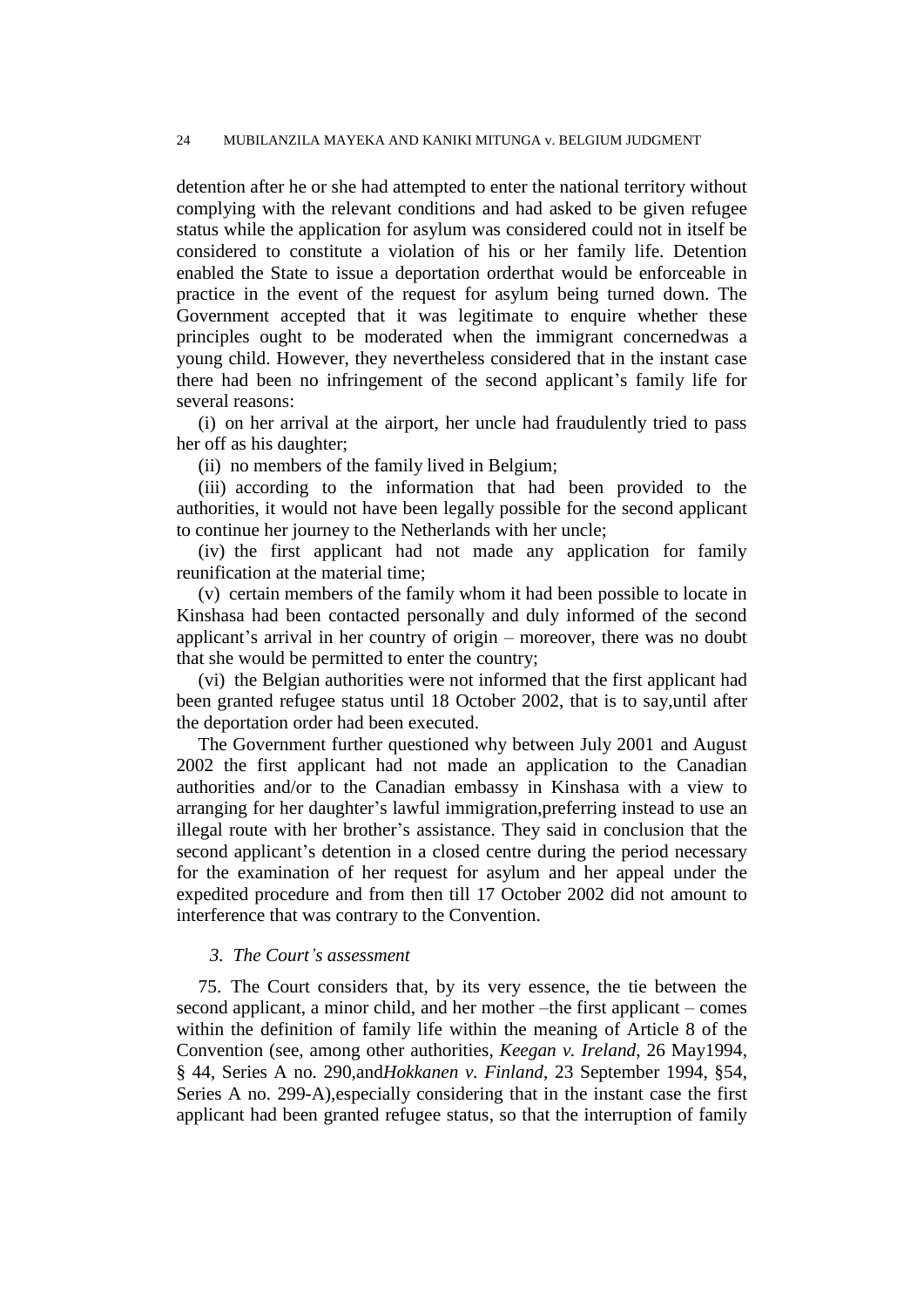life was solely a resultof her decision to flee her country of origin out of a genuine fear of persecution within the meaning of the Geneva Convention Relating to the Status of Refugeesof 28 July 1951. The Government did not dispute the fact that the relationship between the applicants constituted family life and, in this connection, the Court reiterates that the mutual enjoyment by parent and child of each other's company constitutes a fundamental element of family life (see,*mutatis mutandis*,*Olsson v.Sweden* (*no. 1)*, 24 March1988, § 59, Series A no. 130; *Eriksson v. Sweden*, 22 June 1989, § 58, Series A no.156;and*Gnahoré v. France*, no. 40031/98, § 50, ECHR2000-IX).

76. In the Court"s view, the second applicant"s detention amounted to interference with both applicants' rights under Article 8 of the Convention. Indeed, this was not disputed by the Government.

77. The Court reiterates that an infringement of an individual"s right to respect for his or her private and family life will violate Article 8 unless it is "in accordance with the law", pursues one or more of the legitimate aims set out in paragraph 2 and is "necessary in a democratic society", in other words, proportionate to the pursued objectives. The question before the Court is whether the interference was justified under paragraph 2 of Article 8 of the Convention.

78. The Court observes that the detention was based on section 74/5 of the Aliens (Entry, Residence, Settlement and Expulsion) Act of 15 December 1980 and was therefore in accordance with the law.

79. The second defendant was detained under the authorities" powers to control the entry and residence of aliens on the territory of the BelgianState. The decision to detain couldhave beenin the interests of national security or the economic well-being of the country or, just asequally, for the prevention of disorder or crime. The Court therefore concludes that the interference pursued a legitimate aim for the purposes of the second paragraph of Article8 of the Convention.

80. In order to determine whether the impugned measures were "necessary in a democratic society", the Court will examine, in the light of the case as a whole, whether the detention was necessary in a democratic society, that is to say, whether it was justified by a pressing social need and, in particular, proportionate to the legitimate aim pursued (see *Amrollahi v. Denmark*, no. 56811/00, § 33, 11 July 2002;*Boultif v. Switzerland*, no. 54273/00, §46, ECHR 2001-IX;*Adam v. Germany* (dec.), no. 43359/98, 4 October 2001; and*Mokrani v. France*, no.52206/00, § 26, 15 July 2003). The Court's task here is to determine whether the second applicant's detention struck a fair balance between the competing interests in the case.

81. The Convention does not guarantee, as such, any right for an alien to enter or stay on the territory of the State of which he or she is not a national (see *Moustaquim v. Belgium*, 18 February 1991, § 43, Series A no.193, and*Beldjoudi v. France*, 26 March1992, § 74, Series A no. 234-A).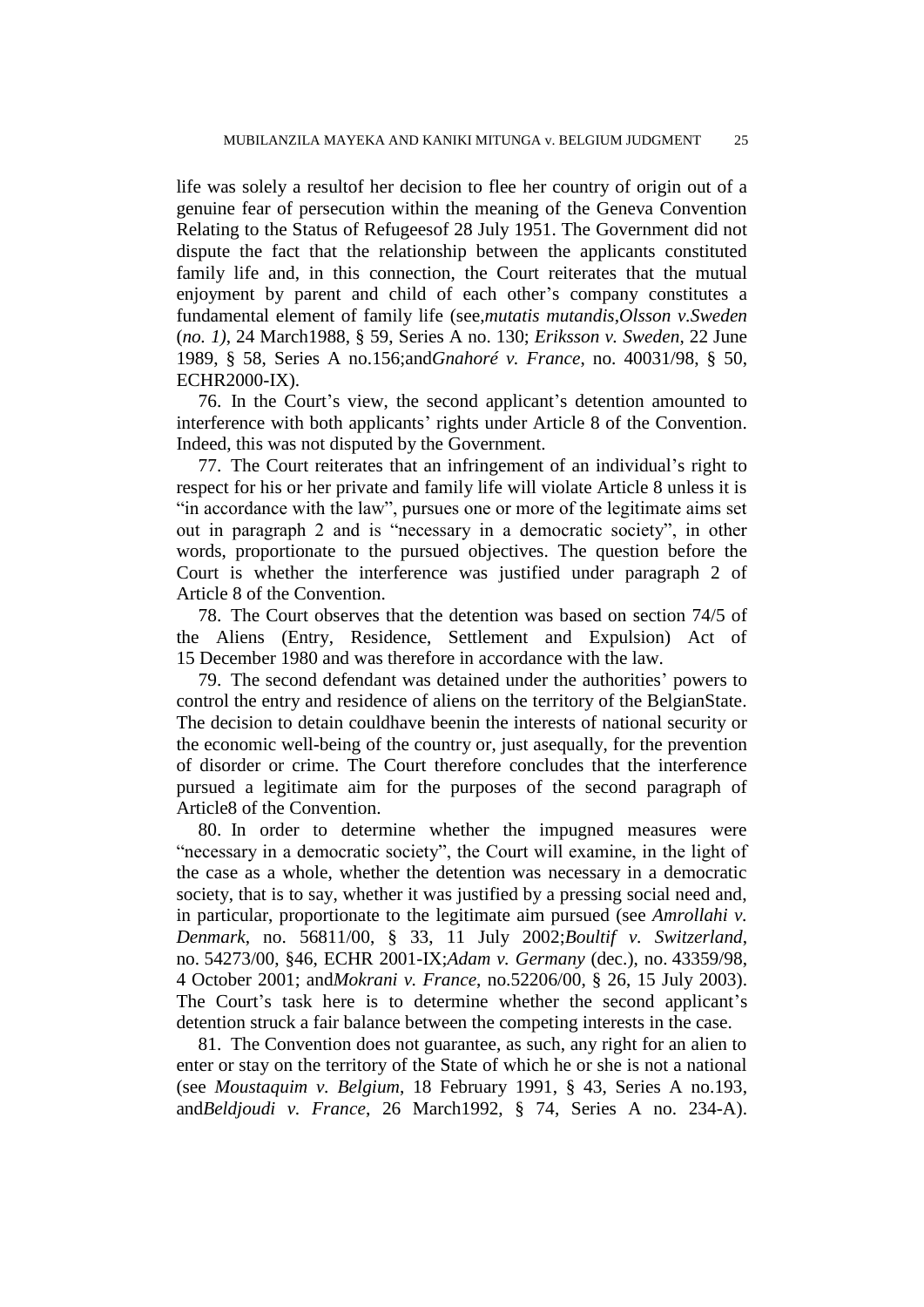Furthermore, the Contracting States are under a duty to maintain public order, in particular by exercising their right, as a matter of well-established international law, to control the entry and residence of aliens. In this connection, detention in centres used for aliens awaiting deportation will be acceptable only where it is intended to enable the States to combat illegal immigration while at the same time complying with their international obligations, including those arising under the European Convention on Human Rights and the Convention on the Rights of the Child(ratified by Belgiumin 1991).

Furthermore, the States'interest in foiling attempts to circumvent immigration rules must not deprive aliens of the protection afforded by these conventions or deprive foreign minors, especially if unaccompanied, of the protection their status warrants. The protection of fundamental rights and the constraints imposed by a State's immigration policy must therefore be reconciled.

82. The Court observes that the effect of the second applicant's detention was to separate her from the member of her family in whose care she had been placed and who was responsible for her welfare, with the result that she became an unaccompanied foreign minor, a category in respect of which there was a legal void at the time. Her detention significantly delayed the applicants' reunification. The Court further notes that, far from assisting her reunification with her mother, the authorities' actionsin fact hindered it. Having been informed at the outset that the first applicant was in Canada, the Belgian authorities should have made detailed enquiries of their Canadian counterparts in order to clarify the position and bring about the reunification of mother and daughter. The Court considers that that duty became more pressing from 16 October 2002 onwards, that being the date when the Belgian authorities received the fax from the UNHCR contradicting the information they had previously held.

83. The Court considers that the complaint can also be analysed from the perspective of the second applicant"s private life. It has often said that the expression "private life" is broad and does not lend itself to exhaustive definition. Thus, private life, in the Court's view, includes a person's physical and mental integrity. The guarantee afforded by Article 8 of the Convention is primarily intended to ensure the development, without outside interference, of the personality of each individual in his relations with other human beings (see, *mutatis mutandis*, *Niemietz v. Germany*, 16 December 1992, §29, Series A no. 251-B; *Botta v. Italy*, 24 February 1998, § 32, *Reports*1998-I;and *Von Hannover v. Germany*, no. 59320/00, § 50, ECHR 2004-VI).

In this connection, in the absence of any risk of the second applicant's seeking to evade the supervision of the Belgian authorities, her detention in a closed centre for adults was unnecessary. Other measures could have been taken that would have been more conducive to the higher interest of the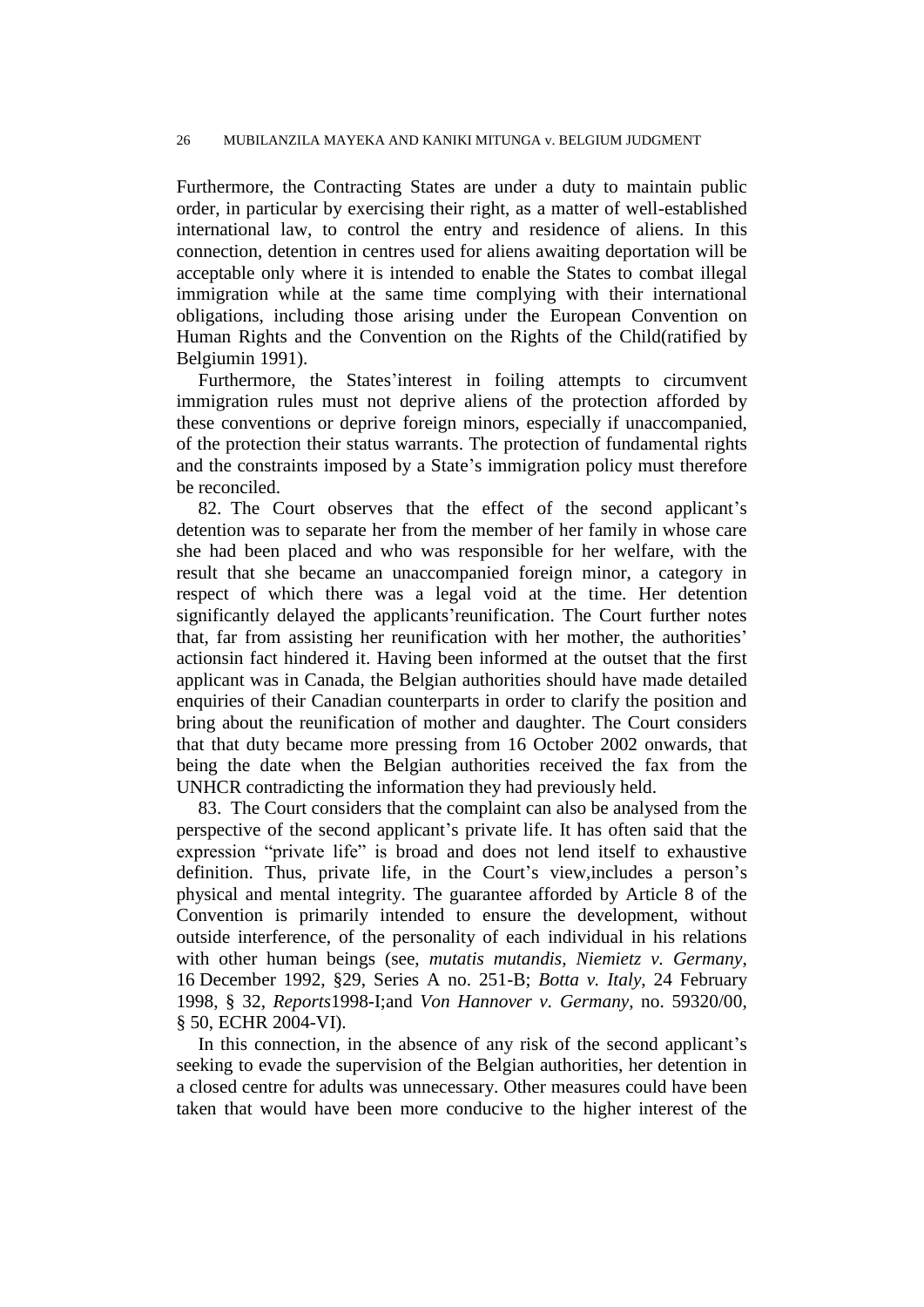child guaranteed by Article 3 of the Convention on the Rights of the Child. These included her placement in a specialised centre or with foster parents. Indeed, these alternatives had in fact been proposed by the second applicant"s counsel.

84. The Court considers that, in view of her young age, the second applicant cannot bear any responsibility for her uncle"s attempts to deceive the Belgian authorities by passing her off as his daughter. The same applies to the conduct of her mother and family. Further, although the first applicant"s conduct was questionable and does not appear to have been entirely fault-free, it was not such as to deprive her of victim status in the instant case.

85. Ultimately, since the second applicant was an unaccompanied foreign minor, the Belgian State was under an obligation to facilitate the family"s reunification (see, *mutatis mutandis*, *Johansen v. Norway*, 7 August 1996, §78, *Reports*1996-III;*Eriksson*, cited above, § 71;*Ignaccolo-Zenide v. Romania*, no. 31679/96, § 94, ECHR2000-I; and*Nuutinen v. Finland*, no. 32842/96, § 127, ECHR 2000-VIII).

86. In the light of all the foregoing considerations, the Court finds that there has been disproportionate interference with the applicants' right to respect for their family life.

87. There has therefore been a violation of Article 8 of the Convention.

# **B. The second applicant's deportation**

# *1. The applicants' submissions*

88. The applicants relied on the arguments they had used with respect to the complaint under Article 3 of the Convention.

# *2. The Government's submissions*

89. The Government argued that it had to be remembered that the first applicant had sought to deceive the Belgian authorities with her brother"s help. Her brother had clearly stated to the Belgian authorities that it was not his intention to look after his niece, as he did not wish to have problems with the Dutch authorities. The first applicant could have used her refugee papers or her Congolese passport, which had been issued on 27 September 2002, to travel. Moreover, her request to the Canadian authorities for asylum did not extend to the second applicant and between July 2001 and August 2002 she had not taken any action with a view to family reunification. The enquiriesthat had been made had revealed that she had members of her family living in Kinshasa. Lastly, the second applicant"s return to her country of origin had been organised in such a way that a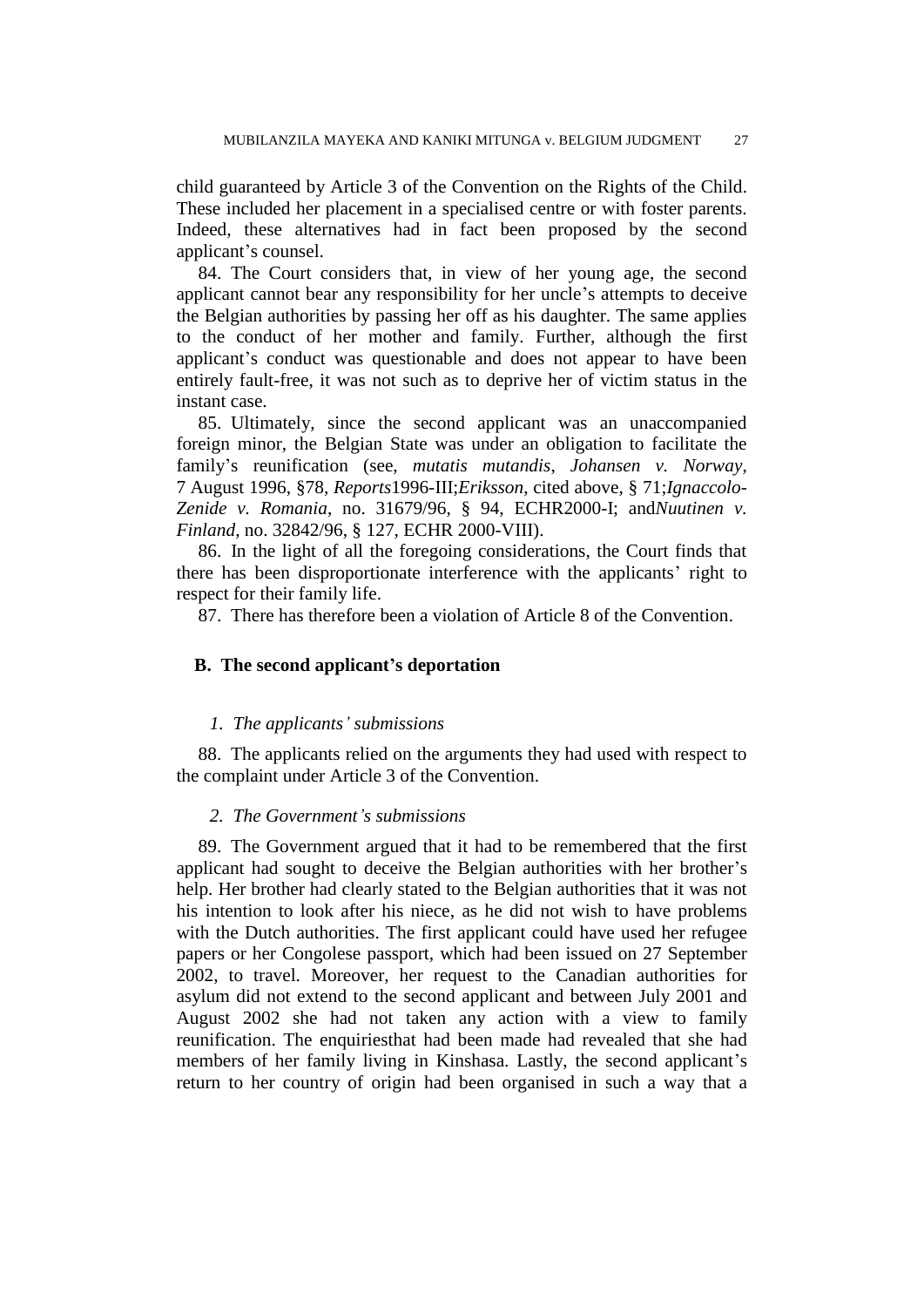Congolese official representative had been there to accommodate her when her family failed to meet her inKinshasa.

# *3. The Court's assessment*

90. The Court does not consider it necessary to recapitulate the circumstances in which the deportation took place, as these have already been described above (see paragraphs 66 et seq.). It reiterates that the BelgianState had positive obligations in the instant case, including an obligation to take care of the second applicant and to facilitate the applicants" reunification (see paragraph 85 above). By deporting the second applicant, the authorities did not assist theirreunification (see paragraph 82 above). Nor did they ensure that the second applicant would in fact be looked after in Kinshasa(see paragraph 67 above). In these circumstances, the Court considers that the BelgianState failed to comply with its positive obligations and interfered with the applicants' right to respect for their family lifeto a disproportionate degree.

91. There has therefore been a violation of both applicants' rights under Article 8 of the Convention as a result of the second applicant's deportation.

# III. ALLEGED VIOLATION OF ARTICLE 5 OF THE CONVENTION AS A RESULT OF THE SECOND APPLICANT"S DETENTION

92. The applicants also argued that the second applicant"s detention violated Article 5 § 1 (d) of the Convention, which provides:

"1. Everyone has the right to liberty and security of person. No one shall be deprived of his liberty save in the following cases and in accordance with a procedure prescribed by law:

(d) the detention of a minor by lawful order for the purpose of educational supervision or his lawful detention for the purpose of bringing him before the competent legal authority;"

# **A. The applicants' submissions**

...

93. In the applicants" submission, the second applicant"s detention did not serve the purpose set out in paragraph (d) of Article 5, which was the only provision that permitted the detention of a minor. The sole aim of the detention in the present case had been to prevent the second applicant from entering Belgium and to facilitate her subsequent deportation to her country of origin. The applicants argued in the alternative that were the Court to consider that the word "person" referred to in Article 5 § 1 (f) of the Convention included minors, the child"s age and minority would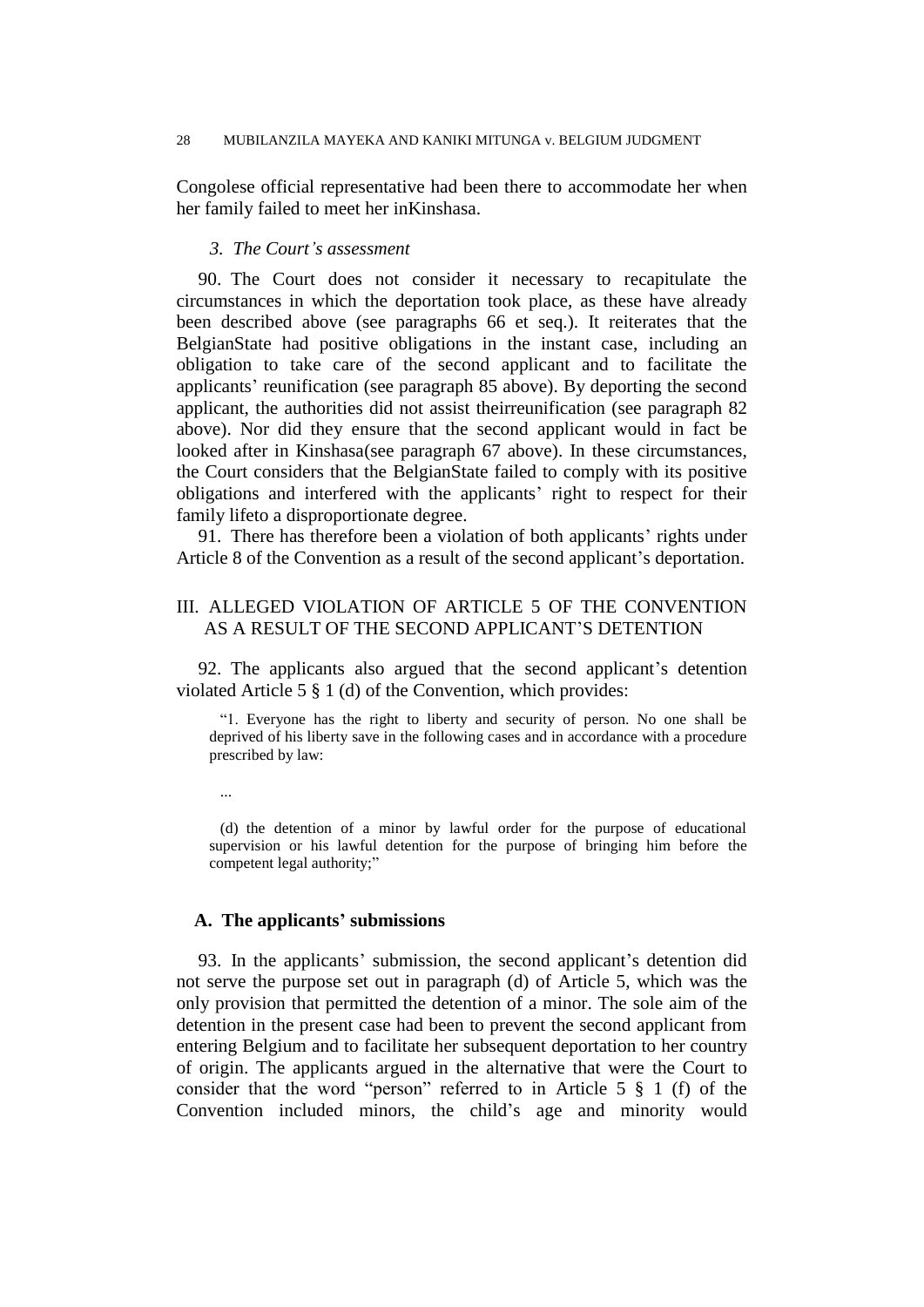nevertheless remain an important factor in assessing the lawfulness of the detention. In other words, when a minor was detained, a stricter review would be required, in accordance with the Convention on the Rights of the Child. In such cases, the Government would have to be able to prove that the detention was in the child's interest. In the second applicant's case, there had been no need for the detention. Alternatives had been available such as permitting her to enter the country and stay with foster parents under the supervision of the Aid to Younger People in the French Community Department. Furthermore, the second applicant's deportation could not be regarded as release from detention and so was in breach of the *chambre du conseil*"sorder of 16 October 2002. The applicants added that Crown Counsel had, in fact, had only one aim when he decided to defer his appeal against the order for the second applicant"s release and that was to facilitate her removal by the Government. They said that proof of this was to be found in the letter from the Aliens Office dated 15 October 2002. It followed that the second applicant"s detention subsequent to the order of 16 October 2002 was unlawful, its sole purpose being to allow her deportation before the order for her release became final.

# **B. The Government's submissions**

94. The basis for the detention of a foreign minor in Belgian law was to be found in section 74/5 of the Law of 15 December 1980, which made no distinction between aliens who had reached their majority and those who were still minors. There could be no one single answer to the question whether the detention of a foreign minor was lawful: the minor's age and the particular difficulties with which the Belgian authorities were confronted were essential criteria for deciding on the best solution for the child. In any event, it would be hazardous to work on the premise that if a child was very young, it could "as it were serve as a safe conduct for third parties", which was the situation that was in danger of arising if a rule was established prohibiting the detention of minors. The detention of a minor was, furthermore, consistent with the provisions of Article 5  $\S$  1 (f) of the Convention. As regards more specifically the detention subsequent to the *chambre du conseil*"s order of 16 October 2002, while it was true that that court had ruled that the second applicant"s continued detention in Transit Centre no. 127 was unlawful and had ordered her release, Crown Counsel had a right under section 72 of the Law of 15 December 1980 to appeal within twenty-four hours of the date of the decision. It was only on the expiration of that period that the order became final (in accordance with section 73 of the Act) and the alien had to be released. In the present case, the order of 16 October 2002 had not become final until midnight on 17 October 2002 and it was only at that point, once the time-limit for appealing had expired, that the second applicant had to be released. The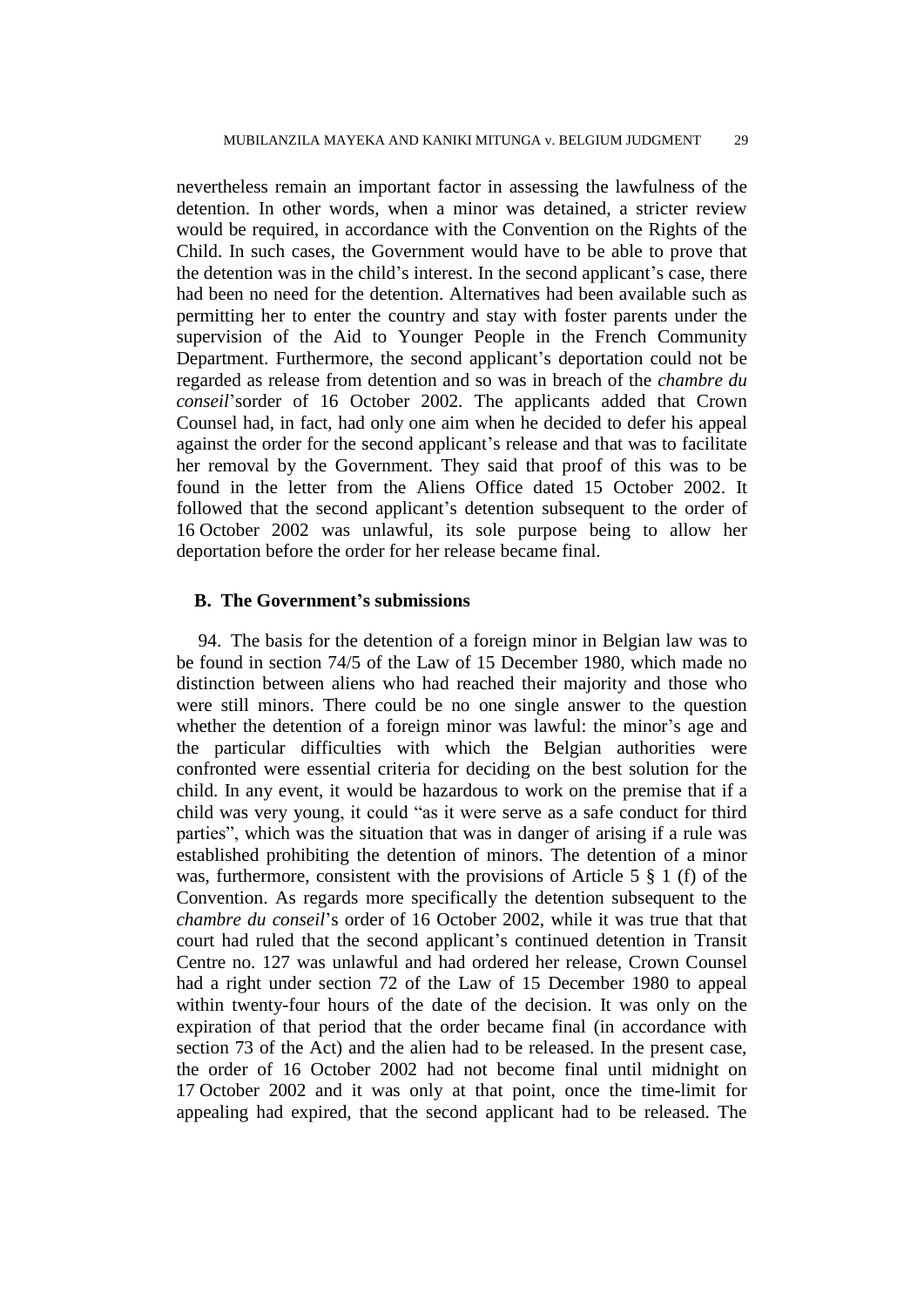Government said that it followed from this that the second applicant's continued detention until 17 October 2002 – when she was taken to the airport to be put on the plane to Kinshasa – complied with the provisions of domestic law. The second applicant could not have been released because Crown Counsel had the right to reserve his decision whether or not to appeal. While it would have been possible to find someone to look after the child for twenty-four hours, this would not have been without difficulty. In the Government"s submission, it was not possible to say that the Belgian authorities" conduct was dictated by the success of the application for release as the flight had been booked a week previously. Lastly, it was quite clear that the detention had ended when the deportation order was executed.

# **C. The Court's assessment**

95. The Court notes at the outset that the first applicant has not been detained and accordingly cannot claim personally to have been a victim of a violation of Article 5 of the Convention.

96. In so far as this complaint concerns the second applicant, the Court reiterates that the Contracting States are entitled to control the entry and residence of non-nationals on their territory at their discretion, but stresses that this right must be exercised in conformity with the provisions of the Convention, including Article 5. In proclaiming the right to liberty, paragraph 1 of Article 5 contemplates the physical liberty of the person and its aim is to ensure that no one should be dispossessed of this liberty in an arbitrary fashion (see, *mutatis mutandis*, *Amuur*, cited above, § 42). The list of exceptions to the right to liberty secured in Article 5 § 1 is an exhaustive one and only a narrow interpretation of those exceptions is consistent with the aim of that provision (see, *mutatis mutandis*, *K.-F.v.Germany*, 27 November 1997, § 70, *Reports*1997-VII;*Čonka v. Belgium*, no. 51564/99, § 42, ECHR 2002-I;and *D.G. v. Ireland*, no. 39474/98, § 74, ECHR 2002-III). Detention must be lawful both in domestic and Convention terms: the Convention lays down an obligation to comply with the substantive and procedural rules of national law and requires that any deprivation of liberty should be in keeping with the purpose of Article 5 which is to protect an individual from arbitrariness (see *Winterwerp v. the Netherlands*, 24October1979, §§ 39 and 45, Series A no.33; *Bozano v. France*, 18December 1986, § 54, Series A no. 111; and *Weeks v. the United Kingdom*, 2 March 1987, § 42, Series A no. 114).

97. In order to ascertain whether a deprivation of liberty hascomplied with the principle of compatibility with domestic law, the Court must assess not only the legislation inforce in the field under consideration, but also the quality of theother legal rules applicable to the persons concerned. Quality in thissense implies that a national law authorising deprivation ofliberty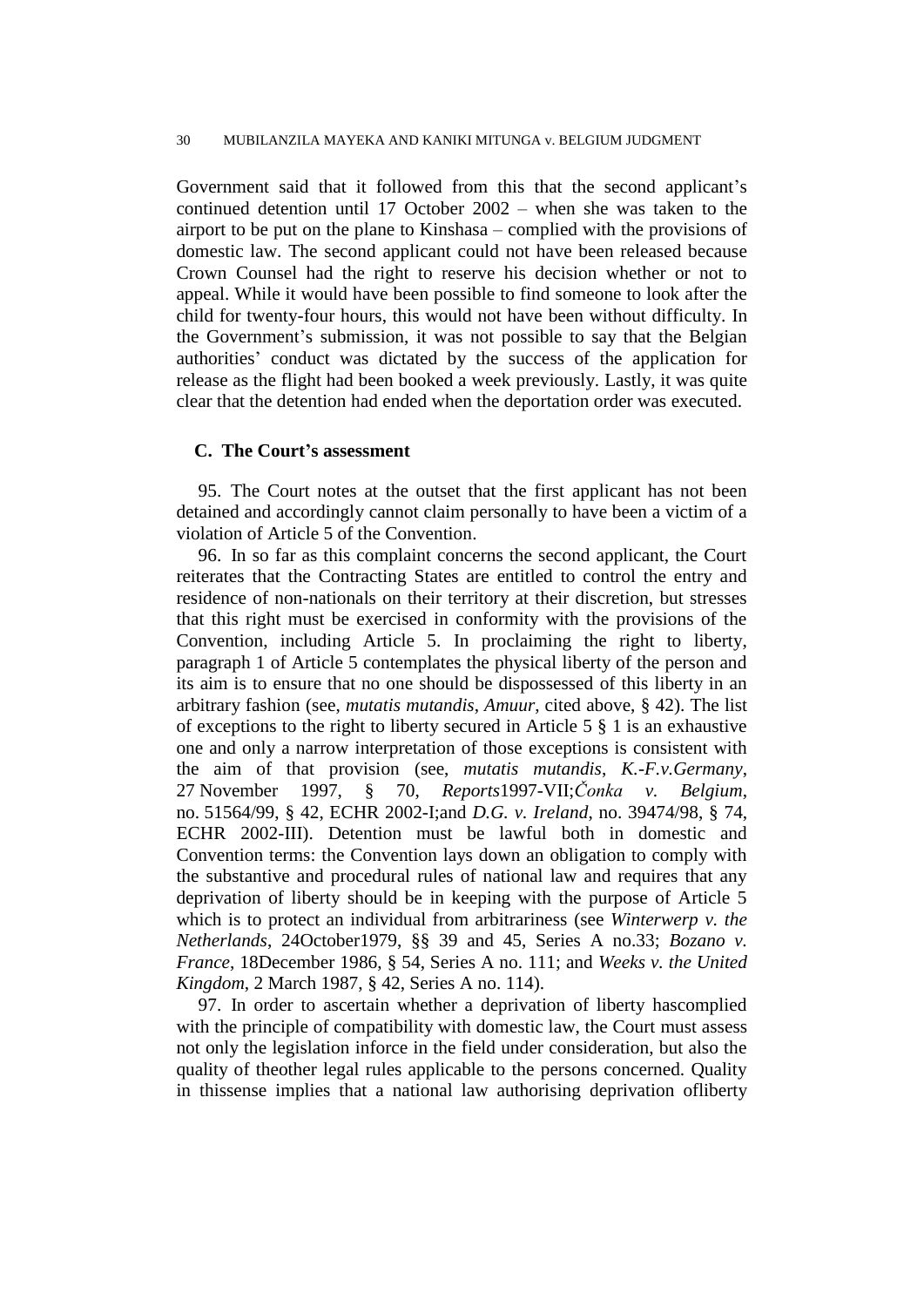mustbe sufficiently accessible and precise, in order to avoid all risk ofarbitrariness.

98. As regards the compatibility of the detention with domestic lawin the instant case, the Court considers that two periods can be distinguished, these being the period prior to the order of 16 October 2002in which the *chambre du conseil* declared the second applicant"s detention unlawful and the period after that date. It observes that the Government have not sought to argue that the *chambre du conseil*"sruling that the detention was illegal affected the second applicant"s victim status. In any event, it notes that the ruling did not bring the detention to an end. In the Court's view, the finding by the domestic court that the first period of detention was unlawful raises serious doubts as to the lawfulness of the second period.

99. The second applicant was placed in detention pursuant to section 74/5 of the Aliens (Entry, Residence, Settlement and Expulsion) Act of 15December 1980, initially pending a decision on her application for asylum and subsequently pending her deportation. At that time, the Act did not contain any provisions specific to minors. Thus, the fact that the alien concerned was a minor was of no relevance to the application of the provisions governing his or her detention.

100. The Court does not agree with the second applicant's submission that paragraph (d) of Article 5  $\S$  1 of the Convention is the only provision which permits the detention of a minor. It in factcontains a specific, but not exhaustive, example of circumstances in which minors might be detained, namely for the purpose of their educational supervision or for the purpose of bringing them before the competent legal authority to decide.

101. In the instant case, the ground for the second applicant"s detention was that she had entered the country illegally as she did not have the necessary documents. Her detention therefore came within paragraph (f) of Article 5 § 1 of the Convention which permits "the lawful arrest or detention of a person to prevent his effecting an unauthorised entry into the country or of a person against whom action is being taken with a view to deportation or extradition".

102. However, the fact that the second applicant's detention came within paragraph (f) ofArticle 5 § 1 does not necessarily mean that it was lawful within the meaning of this provision, as the Court's case-law requires that there must be some relationship between the ground of permitted deprivation of liberty relied on and the place and conditions of detention (see, *mutatis mutandis*, *Aerts v. Belgium*, 30 July 1998, § 46, *Reports*1998-V, with further references).

103. The Court notes that the second applicant was detained in a closed centre intended for illegal immigrants in the same conditions as adults; these conditions were consequently not adapted to the position of extreme vulnerability in which she found herself as a result of her position as an unaccompanied foreign minor.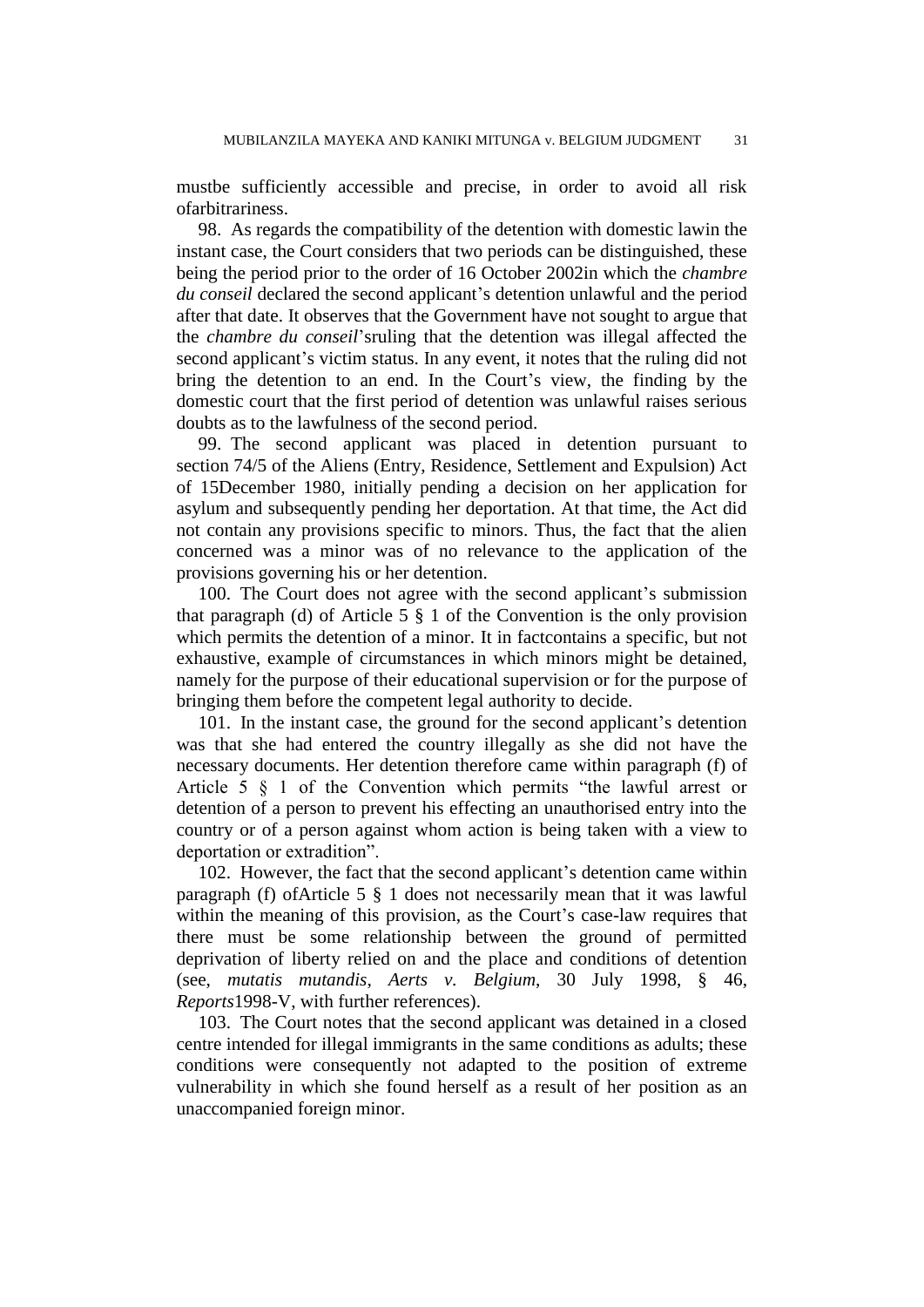104. In these circumstances, the Court considers that the Belgian legal system at the time and as it functioned in this instance did not sufficiently protect the second applicant"s right to liberty.

105. There has therefore been a violation of the second applicant"s rights under Article 5 § 1 of the Convention.

# IV. ALLEGED VIOLATION OF ARTICLES5 § 4 AND 13 OF THE **CONVENTION**

106. Relying on Articles 5 § 4 and 13 of the Convention, the applicants maintained that the Belgian State had rendered the second applicant"s appeal futile and ineffective by proceeding to deporther the day after her release was ordered, in defiance of that order.Article 5 § 4 provides:

## **Article 5 § 4**

"Everyone who is deprived of his liberty by arrest or detention shall be entitled to take proceedings by which the lawfulness of his detention shall be decided speedily by a court and his release ordered if the detention is not lawful."

Article 13 reads as follows:

#### **Article 13**

"Everyone whose rights and freedoms as set forth in [the] Convention are violated shall have an effective remedy before a national authority notwithstanding that the violation has been committed by persons acting in an official capacity."

# **A. The applicants' submissions**

107. The applicants alleged that prolonging the second applicant"s detention and then proceeding to deport her following an order by the *chambre du conseil*forher immediate release was contrary to the Convention and rendered the remedy ineffective. In their submission, even assuming that detention could be prolonged in order to enable Crown Counsel to appeal against the order within twenty-four hours, detention could only be used for that purpose and not as a means to deport the alien within that period. Furthermore, once the alien had been deported, the powers of review of the *chambre du conseil*and theindictments divisionbecame redundant, even though deportation did not amount to release. They concluded from the above that they had not had an effective remedy in respect of the second applicant"s detention.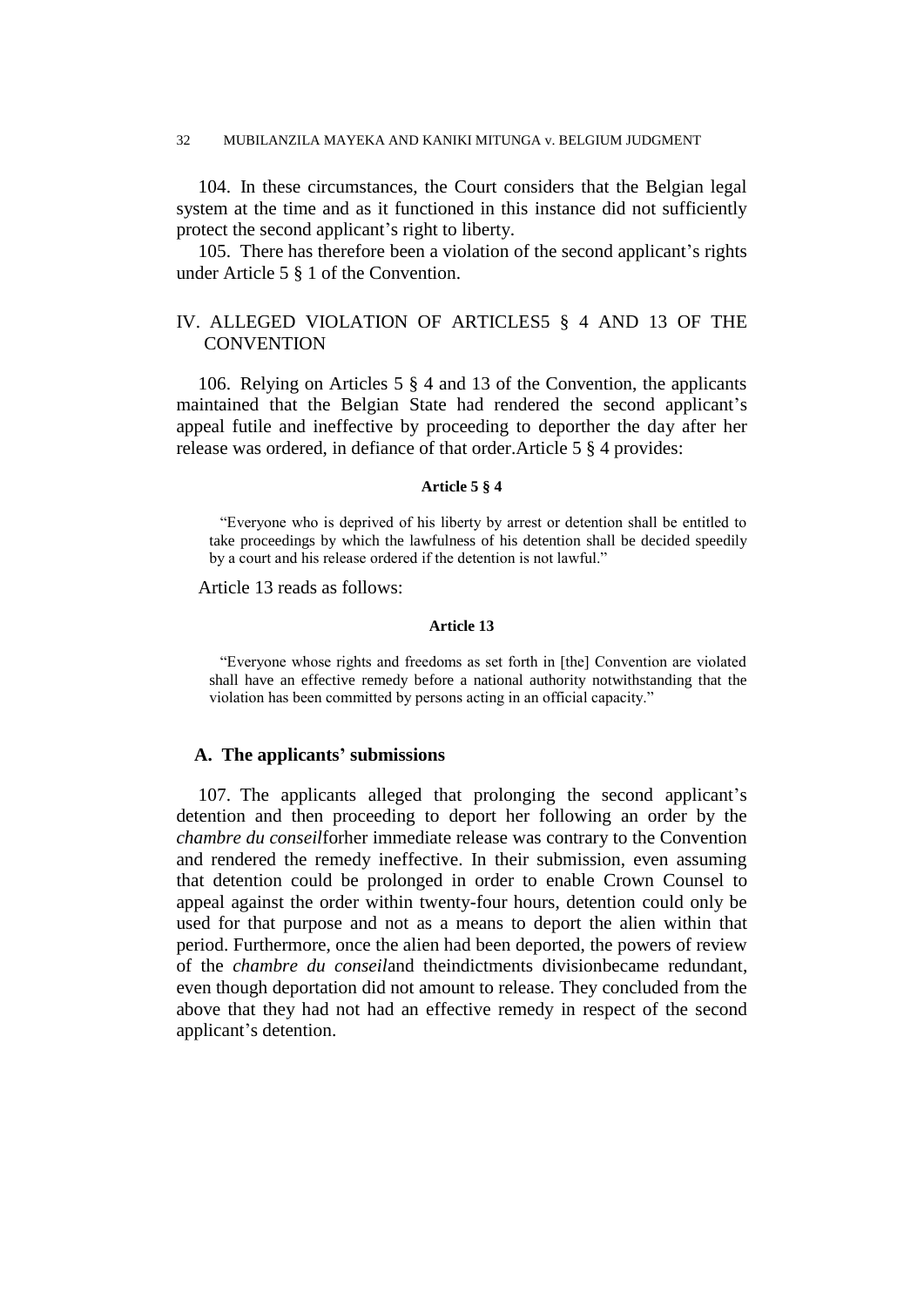# **B. The Government's submissions**

108. The Government maintained that the right of appeal to the *chambre du conseil*was an effective remedy within the meaning of the Convention. The *chambre du conseil*"s review concerned both the detention and the deportation order on which it was based. Referring specifically to the detention subsequent to the *chambre du conseil*"s order of 16 October 2002, the Government argued that their observations on the issue of the lawfulness of the second applicant"s detention showed that its extension until 17 October 2002 was lawful. The second applicant could not have been released because Crown Counsel had the right to reserve his decision whether or not to appeal. While it would have been possible to find someone to look after the child for twenty-four hours, this would not have been without difficulty. In the Government's submission, it was not possible to say that the Belgian authorities" conduct was dictated by the success of the application for release as the flight had been booked a week previously. Lastly, it was quite clear that the detention ended when the deportation order was executed.

# **C. The Court's assessment**

109. The Court has already found that since the first applicant was not detained she could not personally claim to have been a victim of a violation of Article 5 of the Convention (see paragraph 95 above).

110. In so far as this complaint is also made by the second applicant, the Court refers firstly to its case-law holding that a complaint under Article 13 will be absorbed by a complaint under Article 5  $\S$  4 since the requirements of Article 13 are less strict than those of Article5 §4, whichmust be regardedas the*lex specialis*for Article 5 grievances(see *Chahal v. the United Kingdom*, 15 November 1996, § 126, *Reports*1996-V).

111. The Court will therefore examine the complaint solely under Article 5 § 4 of the Convention.

112. The purpose of Article 5 §4 is to assure to persons who are arrested and detained the right to a judicial supervision of the lawfulness of the measure to which they are thereby subjected (see *DeWilde, Ooms and Versyp v. Belgium*, 18 June 1971, § 76, Series A no. 12). The remedies must be made available during a person"s detention with a view to that person obtaining speedy judicial review of the lawfulness of the detention capable of leading, where appropriate, to his or her release (see, *mutatis mutandis*, *Slivenko v. Latvia*[GC], no. 48321/99, §158, ECHR 2003-X).

113. The Court notes that the Belgian authorities made arrangements for the second applicant"s deportation on the day after she lodged an application to the *chambre du conseil*for release, that is to say, even before it had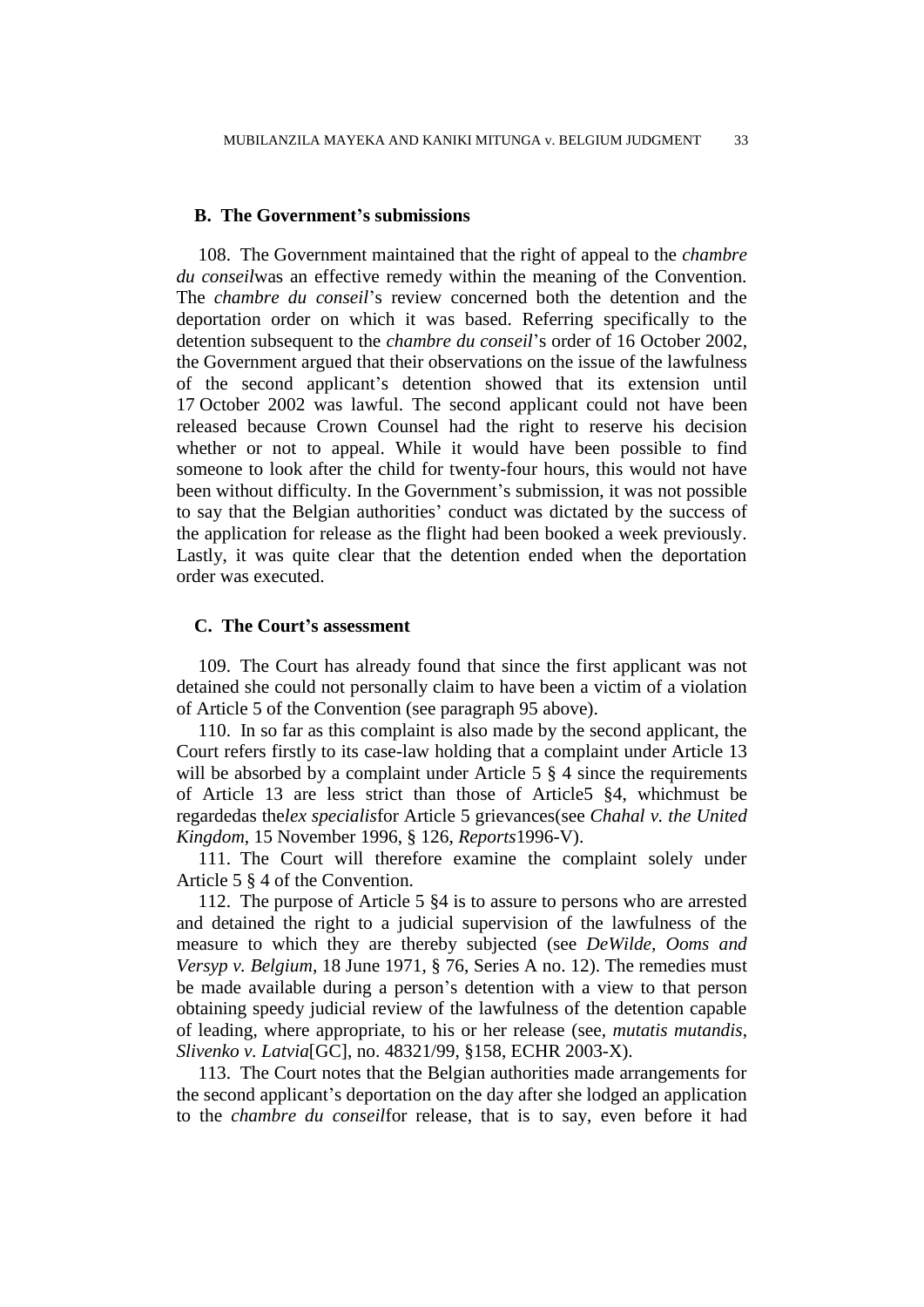delivered its decision. Furthermore, the authorities did not at any stage reconsider the decision to deport her. The Court also notes that the second applicant was deported on the scheduled date, notwithstanding the fact that the twenty-four-hour period for an appeal by Crown Counsel, during which a stay applied, had not expired. Crown Counsel deliberately chose to reserve his decision after receiving a letter from the Belgian authorities informing him of their view that the second applicant should remain in detention so that she could be deported to Kinshasa. Lastly, the Government have acknowledged that the Belgian authorities" conduct was not dictated by the *chambre du conseil*"s decision to grant the application for release as her deportation had been arranged in advance.

Even assuming that the second applicant's deportation can be equated to "release" for the purposes of Article 5 § 4 of the Convention, it follows from the foregoing considerations that there was no link between her deportation and the exercise of the remedy or the fact that it was granted.

In these circumstances, the Court finds that the second applicant's appeal to the *chambre du conseil*appears, in the circumstances of the case, to have been ineffective.

114. There has therefore been a violation of Article 5 § 4 of the Convention. The Court does not consider that any separate examination of the complaint under Article 13 of the Convention is necessary.

# V. APPLICATION OF ARTICLE 41 OF THE CONVENTION

#### 115. Article 41 of the Convention provides:

"If the Court finds that there has been a violation of the Convention or the Protocols thereto, and if the internal law of the High Contracting Party concerned allows only partial reparation to be made, the Court shall, if necessary, afford just satisfaction to the injured party."

## **A. Damage**

116. The applicants said that they had sustained non-pecuniary damage which they put at 10,000 euros (EUR) for the first applicant and EUR 25,000 for the second.

117. The Government observed that the first applicant had only requested family reunification after her daughter's deportation and arrival in Canada (on 29 October 2002) and said that the first applicant's role in the case had not been clearly established. Either she had been unaware that her daughter had left Kinshasa, in which case it had been on her brother"s initiative and it was to him and not the Government that she should address her grievances, or she herself had been the instigator, in which case she ought not to be awarded anything because she had knowingly broken the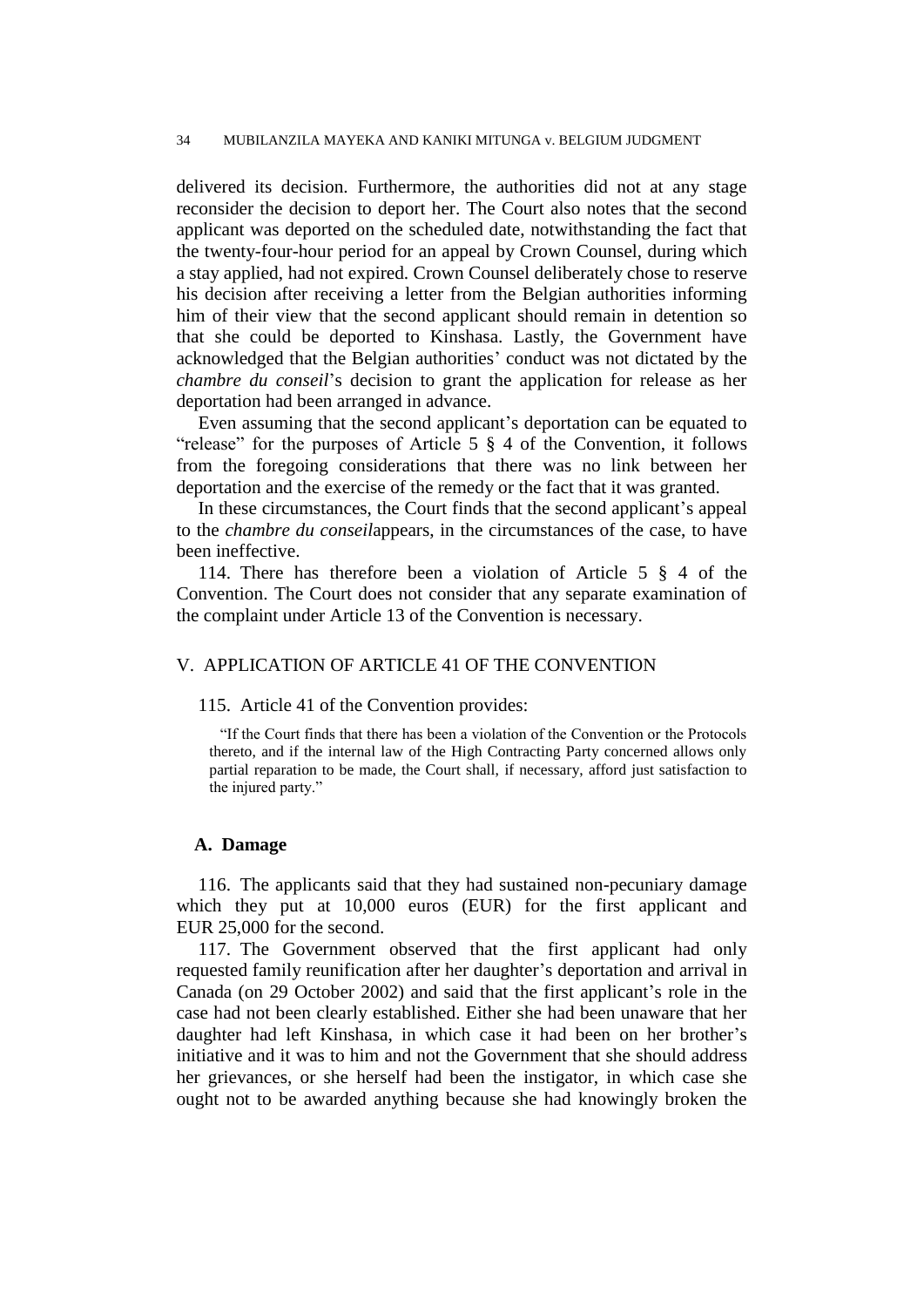law. In the light of these considerations, the Government submitted that the finding of a violation would affordadequate compensation for the nonpecuniary damage sustained by the first applicant. They left the issue of the non-pecuniary damage sustained by the second applicant to the Court's discretion whilst pointing out that they had sought to defend her interests as best theycould in what, to say the least, had been a complex situation.

118. In the light of the various violations it has found, including the violation of both the first and second applicant"s rights under Article 3, which, as has been noted, confers absolute protection (see *Soering*, cited above, § 88), the Court considers the sums claimed by each of the applicants reasonable and awards them the amounts by way of just satisfaction.

# **B. Costs and expenses**

119. The applicants, who have produced detailedfee notes, claimed EUR 14,177.04 for costs and expenses. This amount was broken down intoEUR 10,500 for the fees and expenses of MrVanheule, EUR 3,042 for the fees and expenses of Mr Ma., EUR 141 for the fees of a Canadian lawyer, Mr A., in connection with family reunification in Canada in 2002, EUR 35 for the costs of a visato enable the first applicant to attend the hearing before the Court and EUR 459.04 in travel expenses.

120. The Government referred to the principles established by the Court and submitted that it should disallow the fees and expenses of Mr A., and at least part of the fees and expenses of Mr Ma. It left the remainder of the claim to the Court's discretion.

121. According to the Court's established case-law, costs and expenses will not be awarded under Article 41 unless it is established that they were actually and necessarily incurred and were also reasonable as to quantum. Furthermore, legal costs are only recoverable in so far as they relate to the violation found (see *Beyeler v. Italy* (just satisfaction) [GC], no. 33202/96, § 27, 28 May2002).

The Court notes that the Government have not contested Mr Vanheule'sfees or the first applicant's claim in respect of the cost of her visa and travel expenses. It considers that the action taken by Mr Ma.was intended to prevent the violation it has found to have occurred and that the amount claimed in respect thereof is reasonable. Consequently, it awards the applicants the sum of EUR 14,036 for costs and expenses, less the amount which the Council of Europe has granted in legal aid.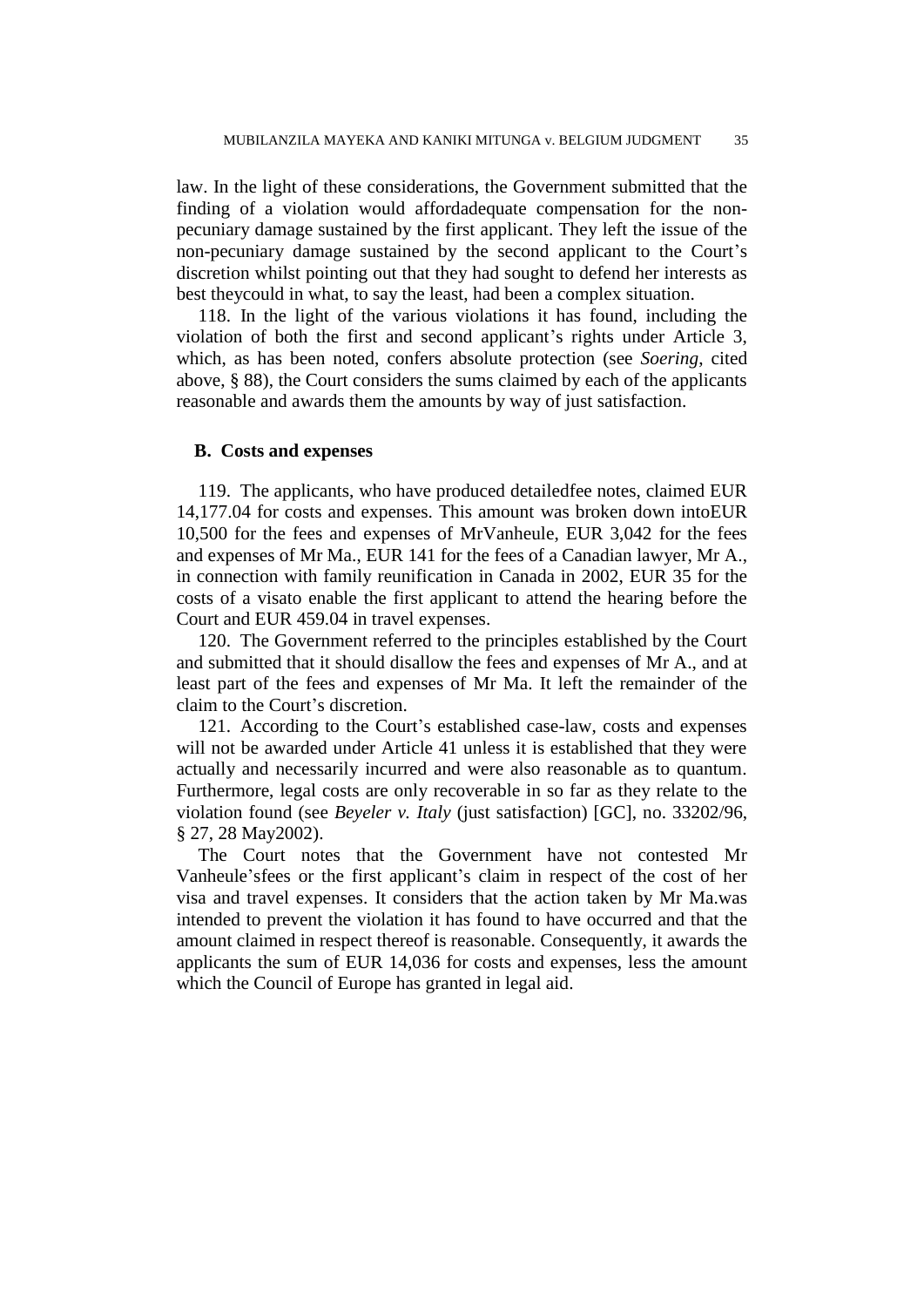# **C. Default interest**

122. The Court considers it appropriate that the default interest should be based on the marginal lending rate of the European Central Bank, to which should be added three percentage points.

# FOR THESE REASONS, THE COURT UNANIMOUSLY

- 1. *Holds* that there has been a violation of the second applicant's rights under Article 3 of the Convention as a result of her detention;
- 2. *Holds* that there has been a violation of the first applicant"s rights under Article 3 of the Convention as a result of the second applicant"s detention;
- 3. *Holds* that there has been a violation of the second applicant"s rights under Article 3 of the Convention as a result of her deportation;
- 4. *Holds* that there has been a violation of the first applicant"s rights under Article 3 of the Convention as a result of the second applicant's deportation;
- 5. *Holds* that there has been a violation of both applicants' rights under Article 8 of the Convention as a result of the second applicant's detention;
- 6. *Holds* that there has been a violation of both applicants" rights under Article 8 of the Convention as a result of the second applicant's deportation;
- 7. *Holds* that the first applicant cannot claim to be a "victim" for the purposes of Article 34 of the Convention of a violation of Article 5 § 1 of the Convention;
- 8. *Holds* that there has been a violation of the second applicant's rights under Article 5 § 1 of the Convention;
- 9. *Holds* that the first applicant cannot claim to be a "victim" for the purposes of Article 34 of the Convention of a violation of Article 5 § 4 of the Convention;